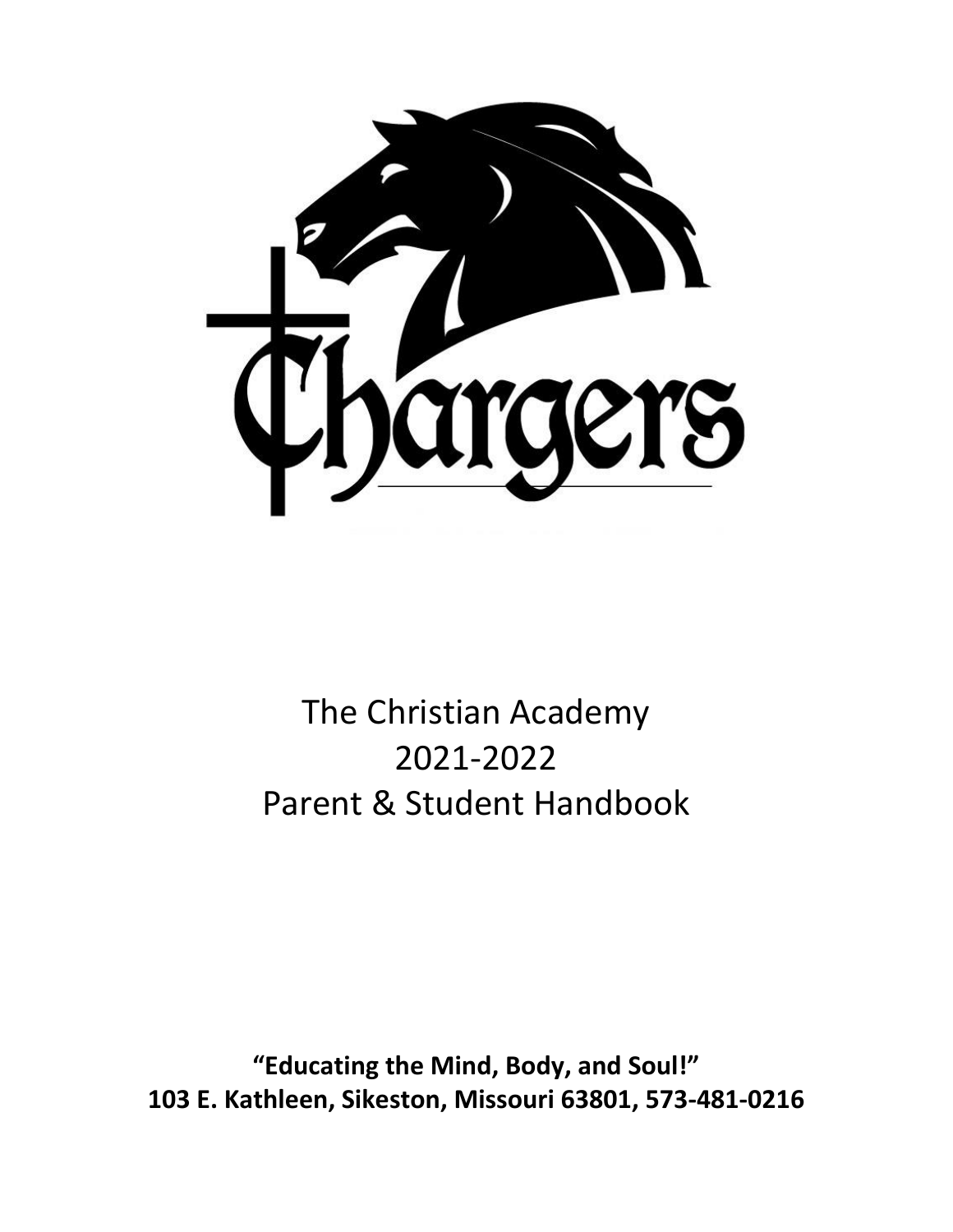## **Contents**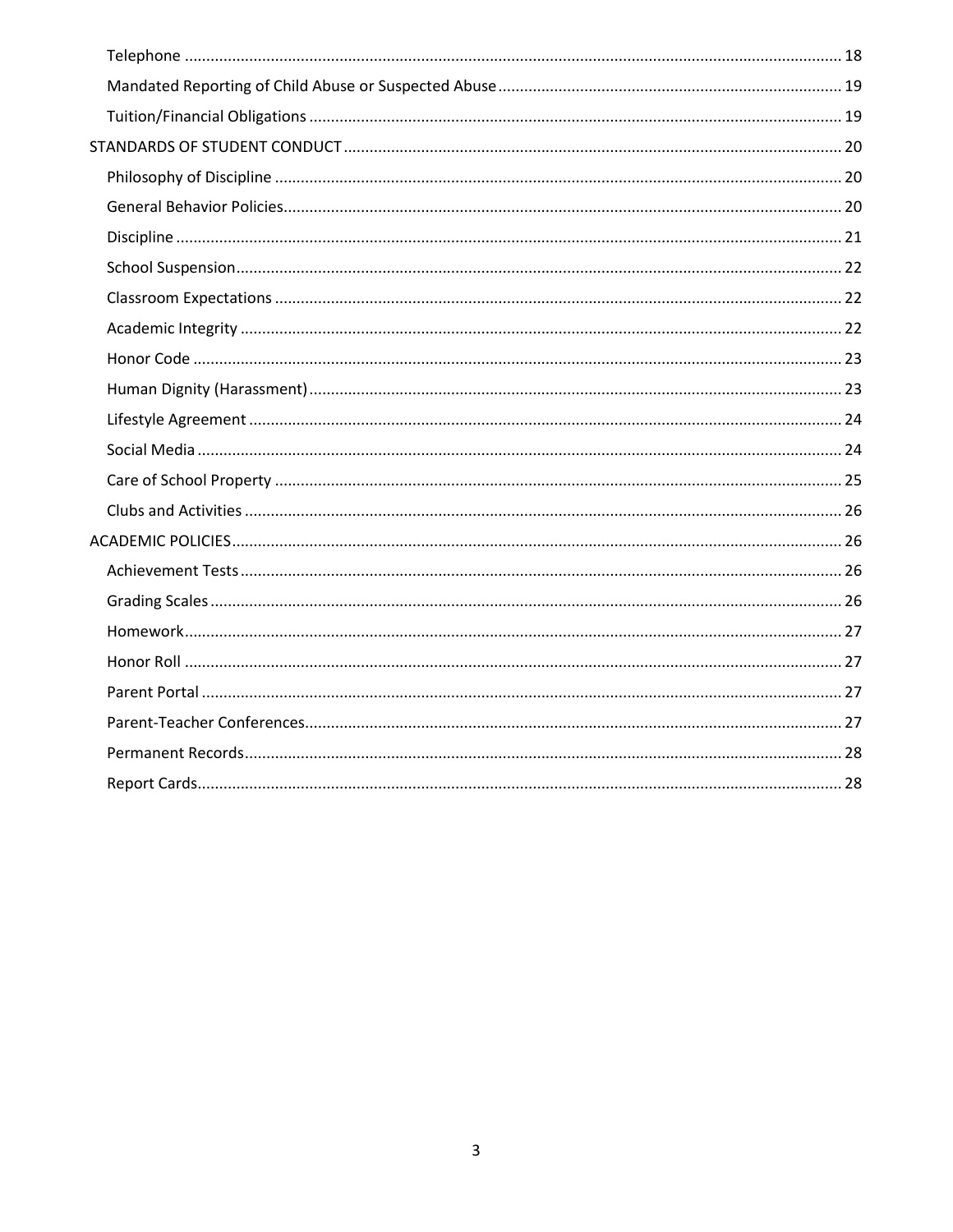## <span id="page-3-0"></span>**WELCOME**

*Welcome to The Christian Academy (TCA). We know that God has brought you to us. We pray this will be a successful school experience for your family. The pages of this handbook are filled with important information regarding school policies and procedures. Parents and students should review the contents together. If you have any questions, please call the school office. We feel that open and clear communication between school and home is important to the success of our educational program. We welcome your participation and prayerful support as we seek to do the will of God and align our goals for educating students with biblical principles. Working together, we will be able to reach our collective goals and celebrate the achievements of our students. We will strive to make TCA a safe place for students to learn and be drawn closer to God.*

#### <span id="page-3-1"></span>**2021-2022 Board of Directors:**

| Angela Richards - Chairman | Ryan Parker   | <b>Courtney Sanders</b> |
|----------------------------|---------------|-------------------------|
| Mitch Jackson - Vice Chair | Sidney Watson |                         |
| Jackie Huls-Secretary      | Eric Wooden   |                         |
| Allen Basham               | Justin Pobst  |                         |
| <b>Terry Williams</b>      | Mike Jensen   |                         |

#### <span id="page-3-2"></span>**Vision**

It is the vision of The Christian Academy to offer students a non-denominational Christian education without discrimination against sex, race, color, or ethnic origin. We will strive to provide an education where the whole person (mind, body, and soul) will be nurtured in Christ's teachings. The Christian Academy will strive to be a valuable witness to the kingdom of God.

#### <span id="page-3-3"></span>**Philosophy**

The educational process in a Christian school is dependent on a biblical philosophy, which provides the right world view and essential truths for life so that children may be prepared to assume their proper places in the home, the church, and the state. The Christian Academy's curriculum shall take into consideration the spiritual, physical, and intellectual development of its students. The teachers and staff shall endeavor to relate to the students in a loving way, and to develop an atmosphere of trust in which the spiritual development of each student can be maximized. In seeking to establish an environment in which Christian nurturing can occur, the school will not neglect its stated purpose to provide quality academic education. The School's academic goals are met through the employment of academically qualified teachers and sound curriculum. (John 13:34, Galatians 5:22-23, I Corinthians 16:13-14)

#### **Non-Discrimination and Anti-Harassment**

The Christian Academy Board of Directors is committed to maintaining a workplace and educational environment that is free from discrimination and harassment in admission or access to, or treatment or employment in, its programs, services, activities and facilities. In accordance with law TCA strictly prohibits discrimination and harassment against employees, students or others on the basis of race, religion, sex, national origin, ancestry, disability, age, genetic information or any other characteristic protected by law. TCA is an equal opportunity employer.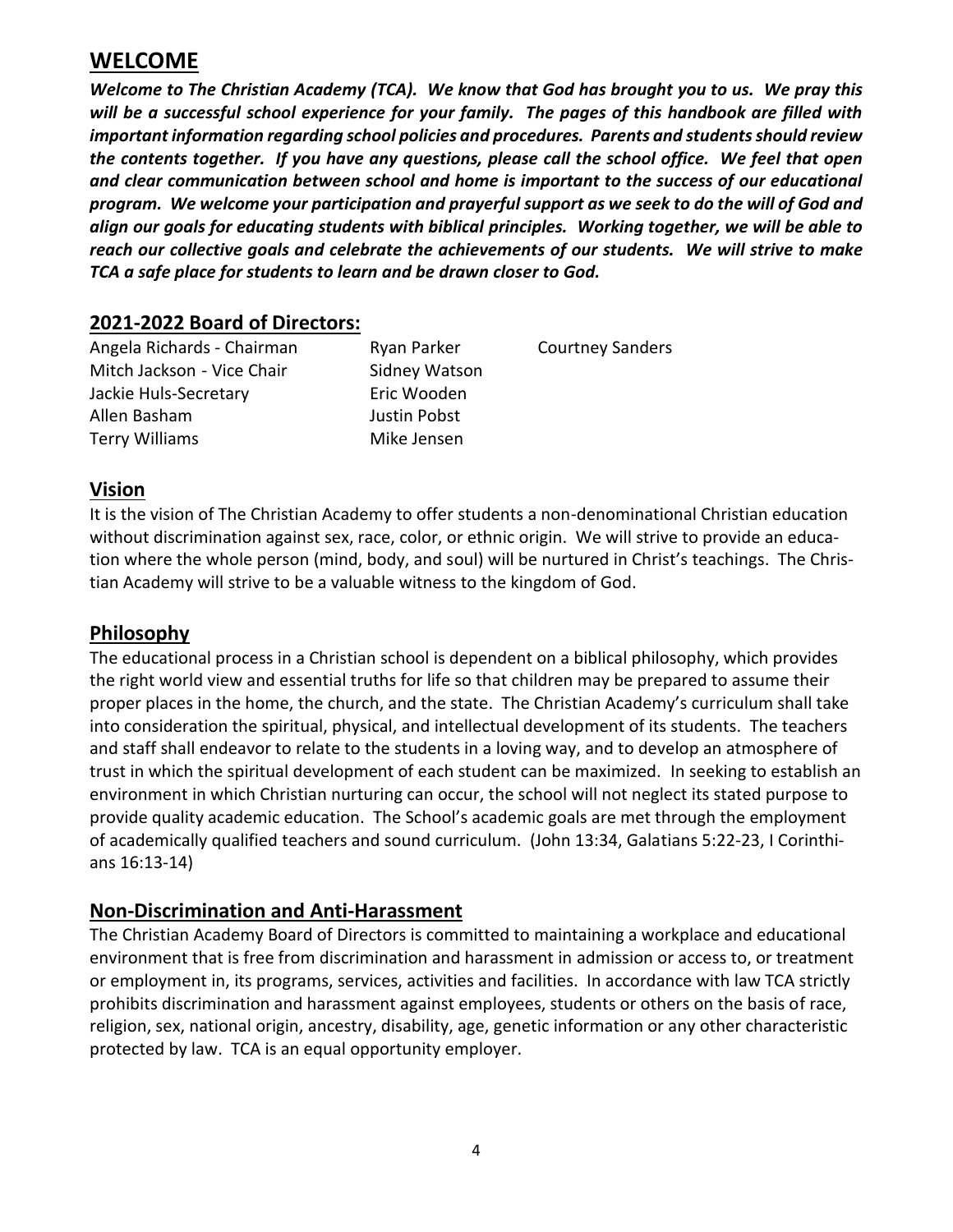## <span id="page-4-0"></span>**Mission**

The mission of The Christian Academy is to partner with parents to provide students with a biblically based education and worldview. The integrity of God's Word is maintained in all curricular and cocurricular instruction as students are taught and trained as disciples of Jesus Christ.

## <span id="page-4-1"></span>**Core Values**

- 1. Provide a high quality Christian education through:
	- Training that uses a Christ-centered curriculum and following Christ as our example for living.
	- Offering students a traditional education consistent with Bible truths.
	- Increasing student awareness of worldviews and events that influence our culture.
	- Preparing students with the knowledge to participate in society while fulfilling the great commission as witnesses for Christ.
- 2. Educate the whole child—spiritually, emotionally, physically, and intellectually by:
	- Encouraging growth in Christian character in each student, helping the student to accept his responsibility to live a Christian life through daily Bible teaching, scripture memorization, and prayer.
	- Equipping the student with the fundamentals of the Christian faith; stimulating the student to evaluate knowledge in the light of scriptural truth and providing opportunities for each student to receive Christ as his personal Lord and Savior.
	- Balancing academic growth with social development and physical development, all of which are conducive to the healthy maturation of the child.
	- Utilizing curriculum that promotes a well-rounded approach to a Christian education.
- 3. Provide a Christ-centered atmosphere through:
	- Christian Administrators and teachers who promote and exemplify examples of Christ in the classroom, in school-related functions, and in everyday life.
	- Creating a positive learning environment that recognizes the value of each child and his success in learning and maintains positive discipline that teaches respect.
	- Recognition of the importance and potential for achievement in each child.
	- Encouragement of Godly parental involvement.
	- Encouragement for developing positive Christian relationships between students and peers, students and faculty, and faculty and parents.

## <span id="page-4-2"></span>**Expected Student Outcomes**

#### **1. Academic**

Students will be:

- A. well prepared in all academic areas including the sciences, proficient in communication skills and critical thinking.
- B. prepared to represent the gospel to others through Christ-centered curriculum while having knowledge other world cultures viewed through the lens of God's word.
- C. prepared for college or career by displaying good study habits and research skills to accomplish their own personal goals.

#### **2. Spiritual**

Students will be able to:

A. apply their acquired Biblical knowledge to everyday life situations.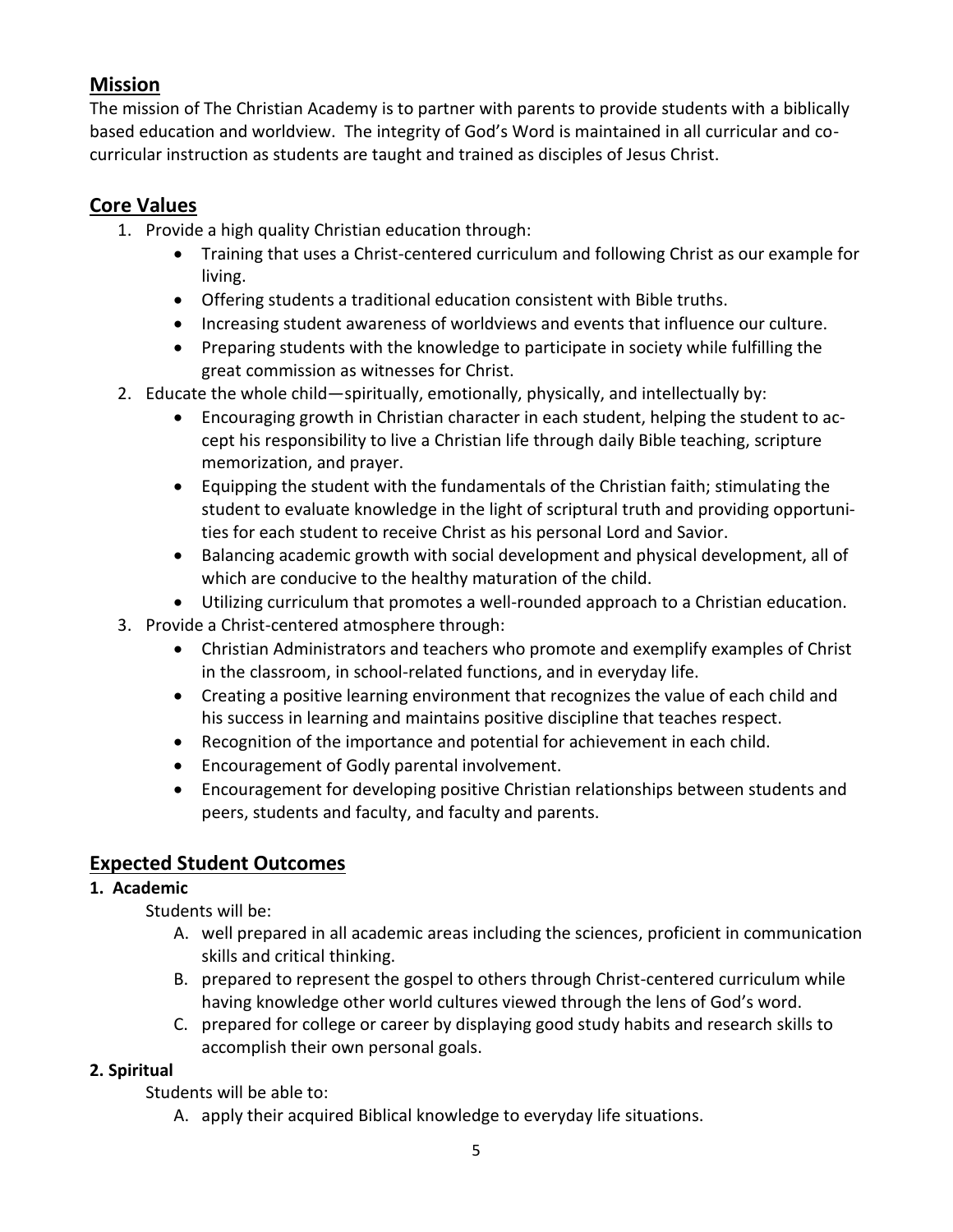- B. understand the Trinity as revealed in the Holy Scriptures that salvation comes through Jesus Christ, God's one and only son.
- C. demonstrate a Christ-like life style in all situations.
- D. understand that all actions and choices have consequences.
- E. demonstrate their faith through prayer, Bible study, scripture memorization, worship and service.

#### **3. Physical**

Students will be able to:

- A. understand that all people were created by, loved by, and valuable to God.
- B. maintain mind, body and soul through a lifestyle of purity in all things.
- C. glorify God by taking care of their physical bodies.
- D. apply biblical principles to maintain physical, social and emotional health.

TCA recognizes the importance of the child's home as their first classroom and the most influential and lasting force in building his character. The teachers at our school have a responsibility before God in assisting in molding the character of each student after Christ in order to provide a firm foundation for each child's future. Our school demonstrates a loving concern for each child under our care.

## <span id="page-5-0"></span>**Statement of Faith**

- $\triangleright$  There is only one true God, who eternally exists in three persons: Father, Son, and Holy Spirit - The Trinity as revealed in the Holy Scriptures and taught by the historic Christian church (Gen. 1:1; Matt. 28:19; John 10:30,37,38.)
- $\triangleright$  The Bible is the divinely inspired, only infallible, inerrant word of God for faith and practice. All other so-called divine revelations are not of God (2Tim. 3:16; 2 Peter 1:21).
- ➢ God became flesh and dwelt among men as our Lord and Savior Jesus Christ (John 10:30). We believe in His virgin birth (Isaiah 7:14; Matthew 1:23; Luke 1:35), in His sinless life (Hebrews 4:15; 7:26) in His miracles (John 2:11;), in His vicarious and atoning death through His shed blood (1Corinthians 15:3; Ephesians 1:7; Titus 3:5), in His holy resurrection (John 11:25; 1 Corinthians 15:4), in His ascension to the right hand of the Father (Mark 16:19), and His personal return in power and glory (Acts 1:11; Rev. 19:11-16).
- ➢ Each person born into this world is born into sin and therefore is in need of a Savior (Romans 3:23; 5:8-9; Eph. 2:8-10).
- ➢ Our salvation is through Christ alone and He came to earth to save us from our sins through his death and resurrection, so we might have eternal life (John 3:16-19; Eph. 2:8; Acts 4:12; Romans 5:21; Titus 3:5-6).
- $\triangleright$  Christ is the head of the church and the head of our school (Eph. 1:22; Colossians 1:18).
- $\triangleright$  The term "marriage" has only one meaning: the uniting of one man and one woman in a single exclusive union, as delineated in scripture (Genesis 2:18-24). We believe that God intends sexual intimacy to occur only between a man and a woman who are married to each other (1 Corinthians 6:18; 7:2-5; Hebrews 13:4). We believe that God's command is that there be no sexual intimacy outside of or apart from marriage between a man and a woman (Hebrews 13:4; Romans 13:13).
- ➢ God wonderfully foreordained and immutably created each person as either male or female in conformity with their biological sex. These two distinct yet complementary genders together reflect the image and nature of God (Genesis 1:26-27).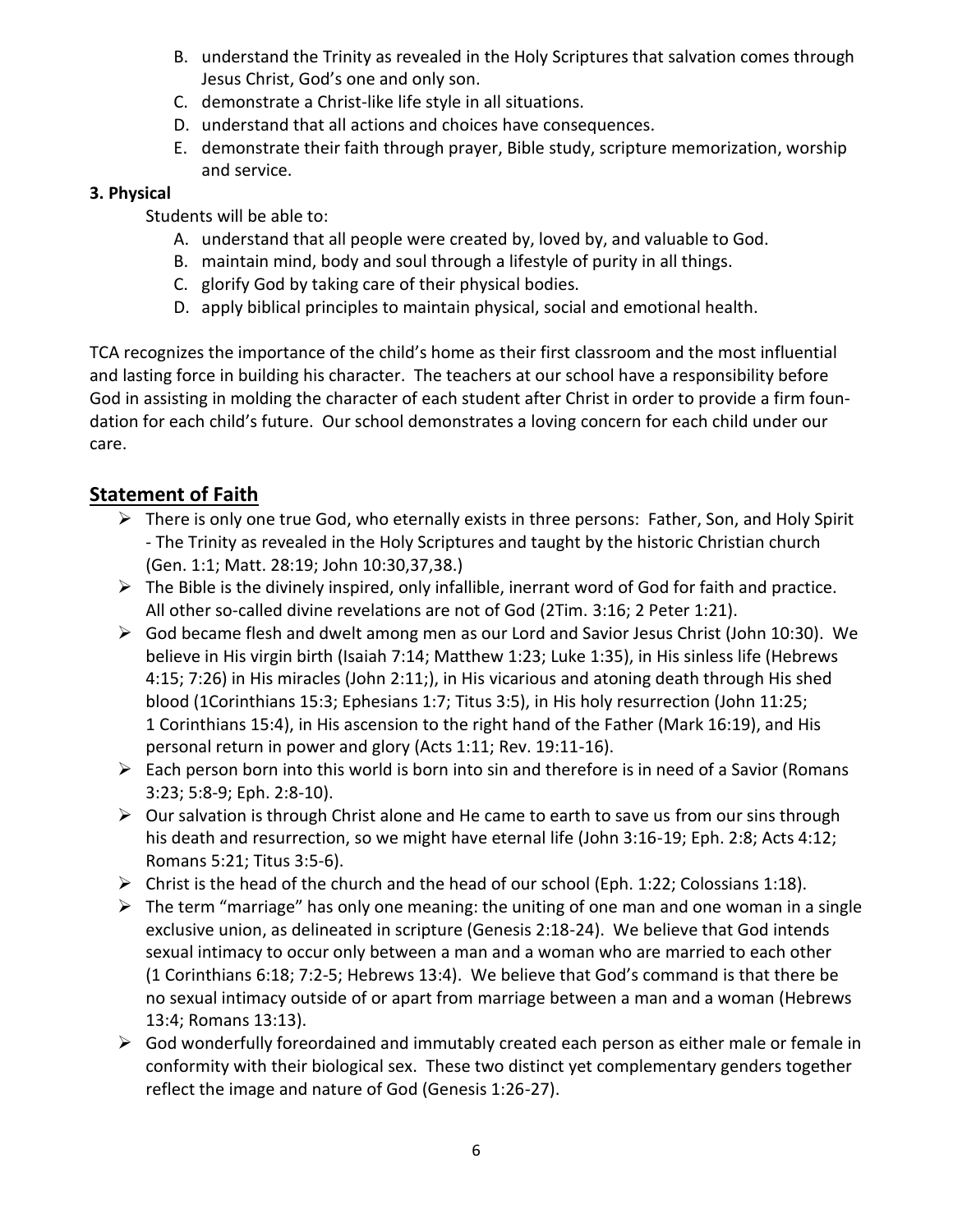- $\triangleright$  We believe in the present ministry of the Holy Spirit by whose indwelling the Christian is enabled to live a godly life (Romans 8:13-14; 1 Corinthians 3:16, 6:19-20; Ephesians 4:30, 5:18).
- $\triangleright$  We believe in the resurrection of both the saved and the lost; that they are saved unto the resurrection of life, and that they are lost unto the resurrection of condemnation (John 5:28-29).
- $\triangleright$  We believe in the spiritual unity of believers in our Lord Jesus Christ (Romans 8:9; 1 Corinthians 2:12-13; Galatians 3:26-28).

#### <span id="page-6-0"></span>**Policy of Presenting Doctrine**

The Christian Academy understands that our school has many denominations represented among our staff and student body, yet we strive to have unity within our school. God has blessed this ministry, as we seek to place Jesus Christ first above all else. We will not compromise the fundamentals of our faith as based on the Word of God. When there are disagreements or questions regarding particular practices within a denomination, we will seek the Bible for answers first. Our school understands that the final authority is God and if the answer to doctrinal questions cannot be found in scripture, then The Christian Academy staff will not engage in interpretations and will refer students to discuss their questions with a parent, pastor, or elder in their local church.

## <span id="page-6-1"></span>**CURRICULUM**

The Christian Academy uses the BJU (Bob Jones University) textbooks for most of our needs. Our history curriculum conscientiously teaches the facts of history in Christian perspective, and the science curriculum is presented from a creation perspective. Teachers are allowed to use other resources to aide in their teaching. Homework, reports cards, concerned teachers and informed parents are the rule, not the exception. All students will also have the following classes:

**Bible:** Bible is taught as a part of the daily curriculum. We encourage the students to have faith in God as we open our classes in prayer. The Christian Academy is a CHRISTIAN school. Our students and staff members come from a wide variety of churches and denominations. Our Statement of Faith gives an overview of what is taught in the classroom and chapel services.

**Music and Art:** The purpose of the music and art programs is to provide an opportunity for every child to develop an awareness of the beauty in art and music, as well as his/her own musical and artistic abilities. We believe that learning and participating in these areas helps to form a well-rounded student.

**Physical Education:** The physical education program is designed to enhance the student's physical capabilities, add to their knowledge of sports and games and further enhance their emotional and social growth. With an emphasis on sportsmanship, fair play, and the unique interaction possible during physical activity, the emotional and social growth of the individual will be enhanced.

**Library:** Our librarian will allow students to check out books beginning in Kindergarten. Students who take books home assume responsibility for the care of the book. All books must be returned in the condition they were in when they were checked out. If not returned, you will receive a bill from the librarian and your student may not have the privilege of checking out books any longer.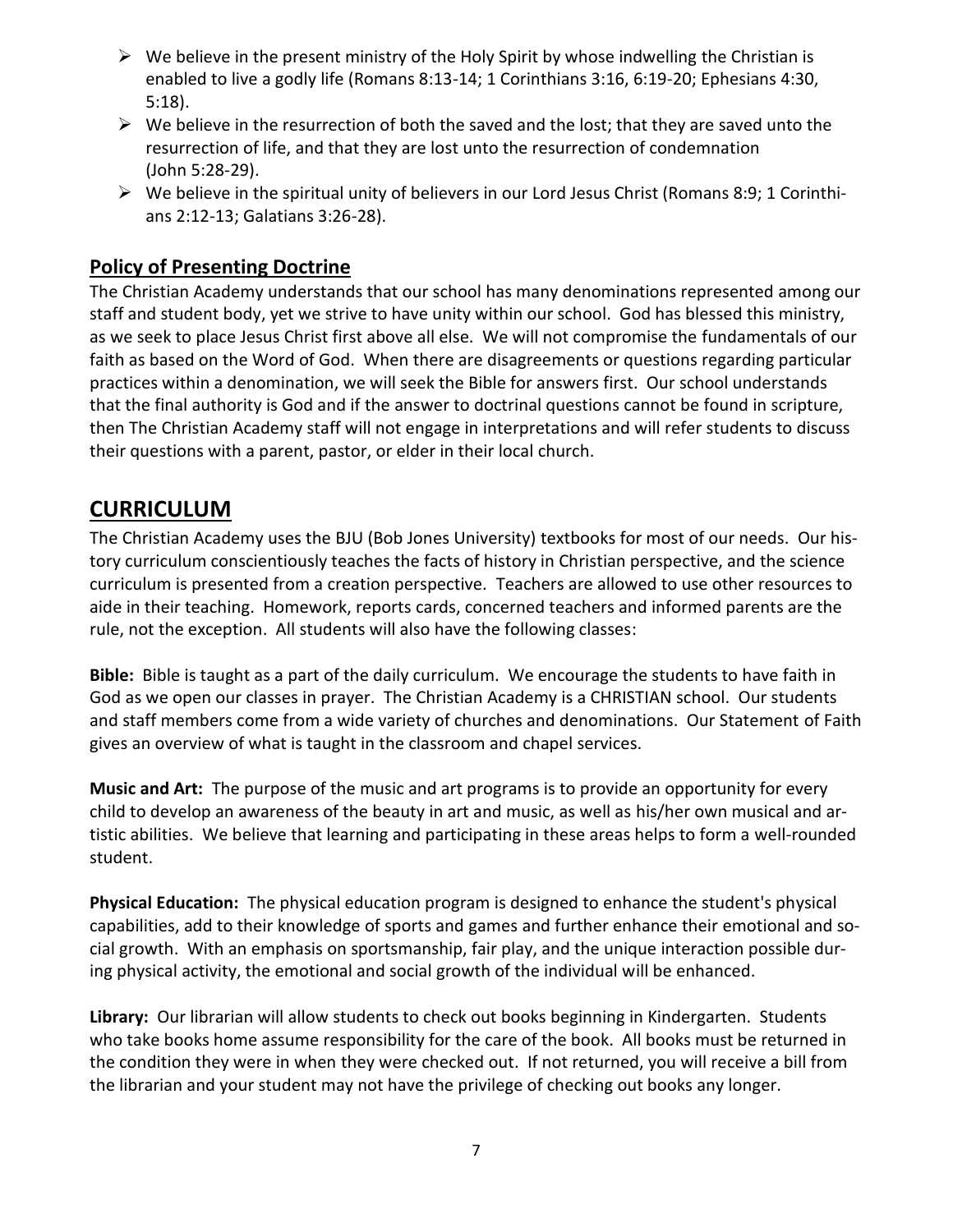## <span id="page-7-0"></span>**SCHOOL INFORMATION AND PROCEDURES**

## <span id="page-7-1"></span>**Aftercare**

An aftercare program is available for students who are in good financial standing. Children may remain at the school until 5:30 p.m. The charge for the aftercare will be \$5 per day, per child. The fee will be billed at the beginning of the following week. Payment should be made by that Friday. There will be outdoor activities (weather permitting), indoor activities and a snack for the children. For security reasons, children may only be picked up by individuals identified on their Pickup Permission list. No one else can pick up the child unless you have called the office and given permission. Picture identification may be required. Parents arriving after 5:30 to pick up their children will be charged \$1.00 for every minute they are late (by the school's clock). Fees that are unpaid after two weeks will require that your child no longer attend aftercare until all fees are paid. Parents are encouraged to deposit money in their child's aftercare account in advance to cover these fees.

## <span id="page-7-2"></span>**Athletics**

We currently offer co-ed volleyball, girls' basketball, boys' basketball, or co-ed basketball (depending on the number of participants) and cheerleading to students in the 5<sup>th</sup>-8<sup>th</sup> grades. In order to participate in school athletic activities, students must follow these guidelines:

- Students must show good citizenship in and out of school at all times.
- Students must be in good academic standing. **(No grade below70%) If a grade falls below 70% he/she will be suspended from participation until the grade is brought up.**
- Students must be present at school on game days to participate.
- Students must have a current physical evaluation form filled out by parents and a physician.
- Students may attend our athletic events at no charge. However, all adults will be charged an entry fee. An annual athletic pass is available for purchase in the office, or you can pay as you go.
- Athletic fee must be paid prior to the first ball game.

## <span id="page-7-3"></span>**Attendance**

<span id="page-7-4"></span>**School Start Time** - School doors will be open at 7:30 a.m. All grades will begin PROMPTLY at 8:00. Students arriving after 8:00 should be **signed in by a parent** and will be counted as tardy.

<span id="page-7-5"></span>**Tardies -** The first 30 minutes of the day are spent taking roll, saying pledges and prayer, turning in homework, and receiving instruction for daily work. Late students disrupt the class, cause a delay for all students and duplicate work for the teacher. Considering these problems, and in an effort to encourage promptness, the following tardy policy has been adopted:

Beginning at 8:00, students are considered tardy if not in their classroom. **Please escort your child into the building and SIGN THEM IN.** Each semester the first 2 tardies will not result in disciplinary action. Upon the third tardy, students may be referred to the Administrator and disciplinary action (such as lunch recess detention) will be given. Tardies will affect the student's attendance record (5 tardies = 1 day of absence). Parents who have a child with excessive tardies may be called to meet with the Administrator.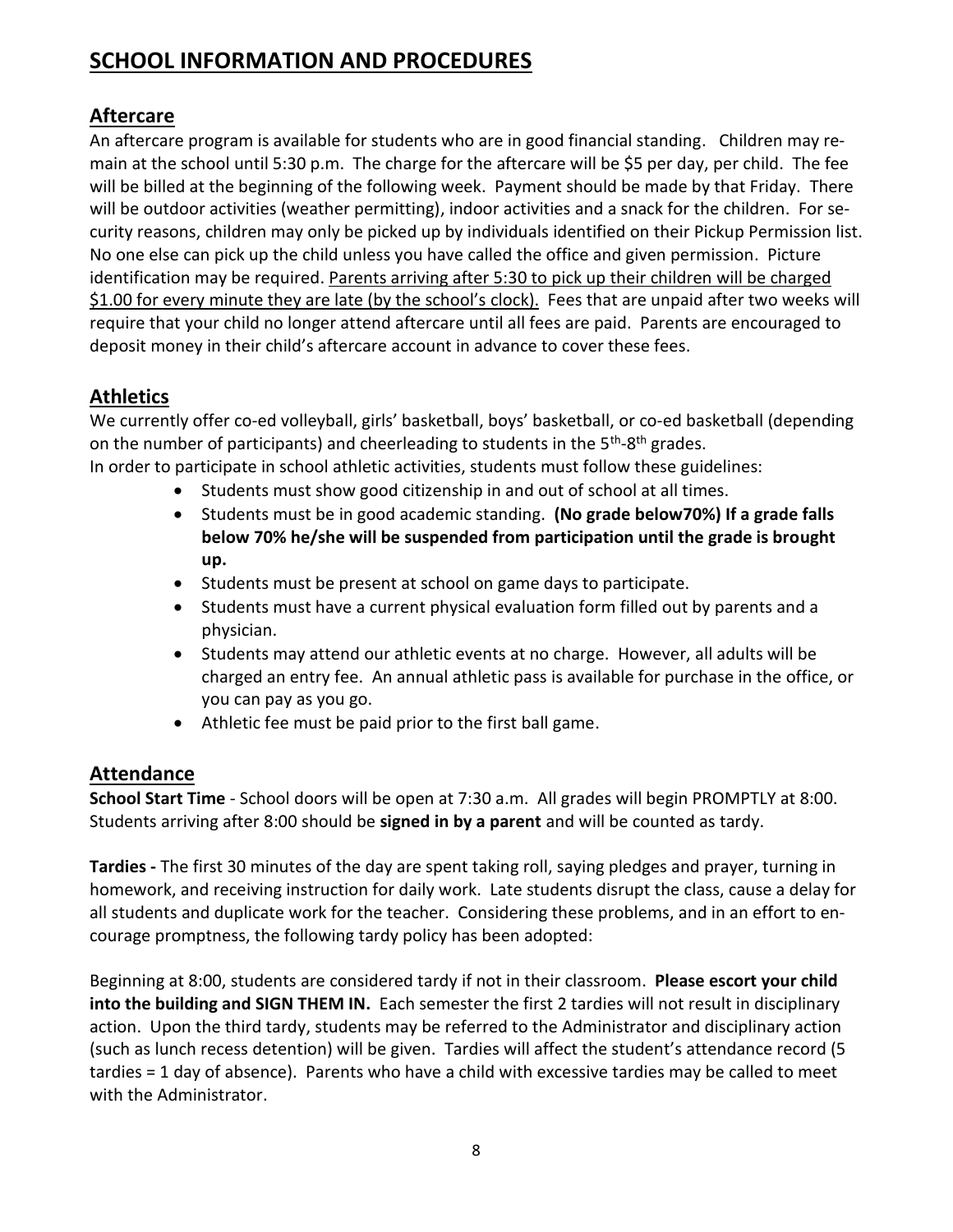#### <span id="page-8-0"></span>**Dismissal Time**:

Pre-K3 through 6<sup>th</sup> grades will be dismissed at 3:00 p.m. Parents are asked not to wait in the hallways or near the school "EXIT" door for their children at dismissal time. Please pull into the car pickup line, closest to the building. **Do not park on the street in front of the building**. Students will be dismissed from the front door and escorted to their cars. Parents should send a note to school or call the office if someone will be picking up their child who is not on the pick-up list.

**7 th grade through 12th grades** will be dismissed at 3:15. Please stay in the car pick up line, closest to the street.. Students will be dismissed from the front doors.

Dismissal is not an appropriate time to talk with the Administrator or your child's teacher. If you need to speak with the Administrator or a teacher, please call and schedule an appointment. Students not picked up by 3:30 will be sent to aftercare and billed accordingly.

<span id="page-8-1"></span>**Leaving Early -**. All students leaving school early **must be signed out by a parent**. Please refrain, if possible from checking out your child within the last 15 minutes of the school day. This is important class time that includes last minute homework reminders and instructions. The parking lot will also be congested. Any time your student leaves the school early, it will count as hours on perfect attendance.

#### <span id="page-8-2"></span>**Absences**

Any time a student is absent, it is necessary for the parent/guardian to contact the school office and provide a reason for the absence by 8:00 a.m. However, if the office staff is unavailable to answer the phone, please leave a message. An excused absence will be defined as:

- 1. Illness
- 2. Illness in immediate family
- 3. Death/Tragedy in immediate family
- 4. Medical Appointment Timed note required from physician's office on return to school.
- 5. Absence which has strong educational or family value and approved by the Administrator.

**Make-up work will be ready at 3:00 p.m. unless other arrangements are made with the teacher**. Students will be allowed one day for every day of an excused absence to complete make-up work after returning to school. Block classes: Same rule applies, students will be allowed on day for every day of an excused absence on the day missed in that class. (if student misses on a day that a block class is not scheduled, it isn't considered a day missed for that class.) Students should have all homework ready to turn in on the day they return to school. Students with excessive absences (10 or more) will be asked to provide a written and excuse and may be referred to the Administrator.

#### <span id="page-8-3"></span>**Perfect Attendance**

Perfect Attendance is awarded to students that have **less than 3 hours of absences, and less than 5 tardies for the year. Excused absences are still recorded as an absence and will be counted against perfect attendance. Please remember that any time a student is checked out of school throughout the day the minutes/hours will accumulate to count as an absence.**

## <span id="page-8-4"></span>**Bad Weather Conditions**

If The Christian Academy must close due to inclement weather, you will be notified by one or more of the following ways:

• Facebook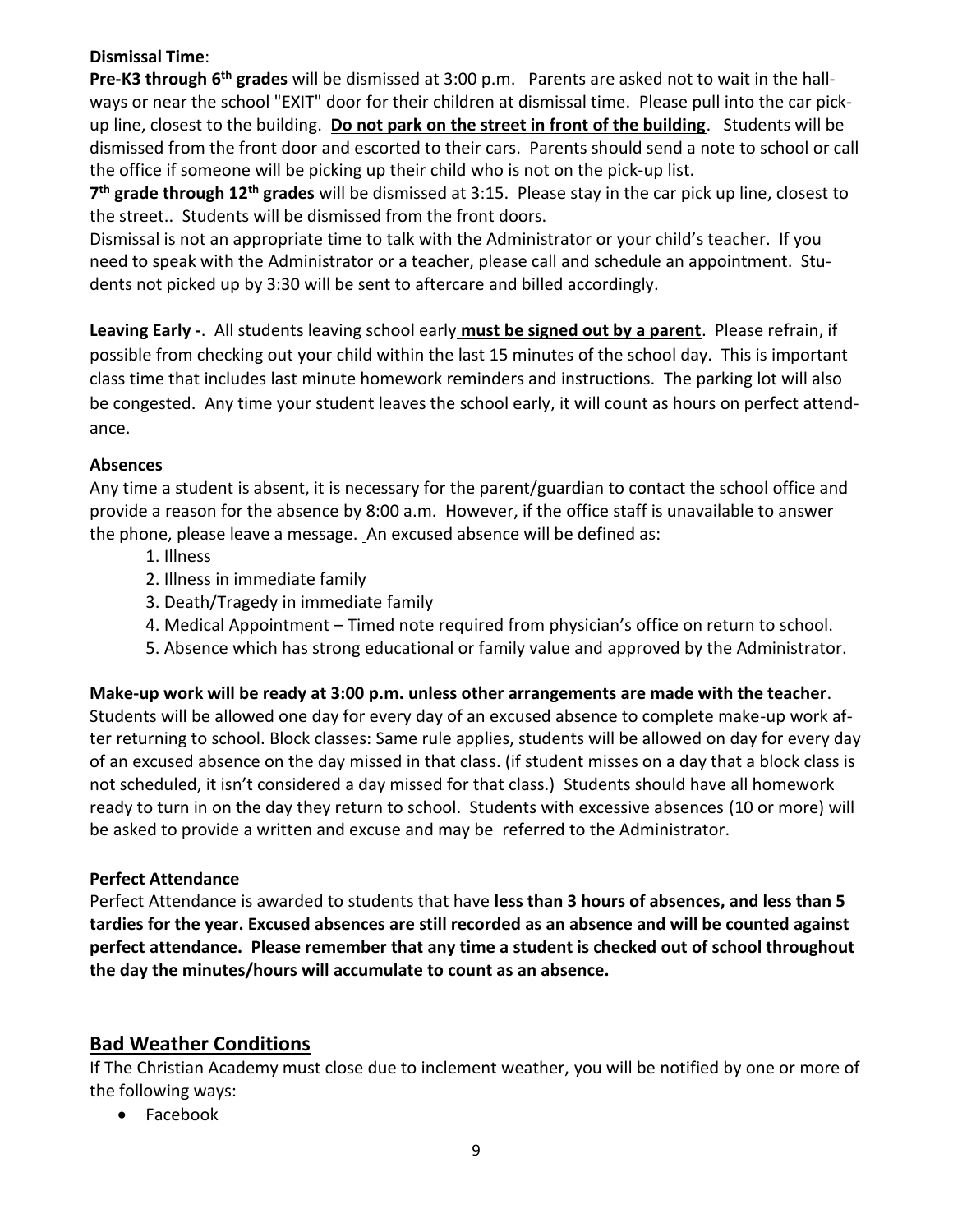- Remind App
- Website

An announcement will be aired on the following station: KFVS-TV Channel 12 and [www.KFVS.com](http://www.kfvs.com/).

## <span id="page-9-0"></span>**Birthdays and Classroom Parties**

Birthday parties are not permitted at school. However, parents may **send or drop off** treats to the office for their child's birthday that will be given out at a convenient time designated by the teacher. Any special deliveries for students (such as flowers) will be kept in the office to reduce classroom distractions. Students will be allowed to go to the office to see the gift but, will need to pick it up at the end of the day. Party invitations can only be handed out at school if all students in the classroom are invited.

Classroom parties (Fall, Christmas, Valentine's Day, and Easter) will be handled by the individual teachers. Parents will be notified of the plans by the teacher or parent volunteer. We encourage you to participate in these types of activities.

#### <span id="page-9-1"></span>**Contact Information**

Phone: 573-481-0216 fax: 573-481-9485 Mailing address: 103 E. Kathleen, Sikeston, MO 63801

[ggipson@thechristianacademy.org](mailto:ggipson@thechristianacademy.org) [mjensen@thechristianacademy.org](mailto:mjensen@thechristianacademy.org) [cmarsh@thechristianacademy.org](mailto:cmarsh@thechristianacademy.org) [rkelly@thechristianacademy.org](mailto:rkelly@thechristianacademy.org) [msullivan@thechristianacademy.org](mailto:msullivan@thechristianacademy.org) [hpeters@thechristianacademy.org](mailto:hpeters@thechristianacademy.org) [dsauceda@thechristianacademy.org](mailto:dsauceda@thechristianacademy.org) gurrutic@thechristianacademy.org

## <span id="page-9-2"></span>**Court Ordered Custodial Information**

In case of a court ordered custodial agreement, copies of all such documents must be given to the Administrator to be placed in the child's permanent file. By the state law of Missouri, all biological or legally adoptive parents have the right to take their child from school unless legal custodial documents are in place which says otherwise. Only biological parents or court ordered adoptive parents or court ordered legal guardians have the right to name who may pick a child up from school, or who may receive information about their child. If your child has some sort of legal restrictions as to whom he/she can be released or to whom the school can give information concerning the child, please make sure the Administrator has copies of these documents.

## <span id="page-9-3"></span>**Dress Code**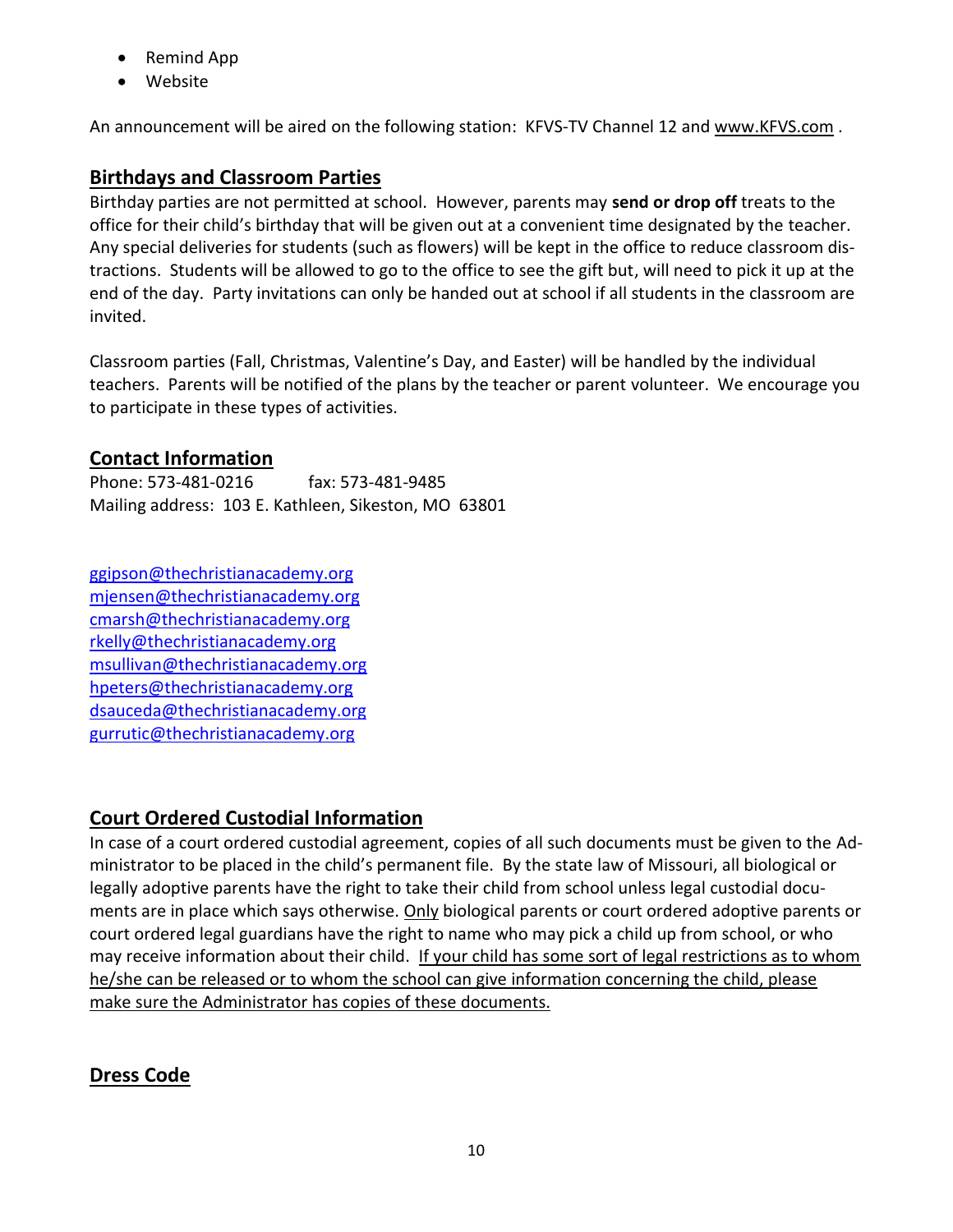#### **APPEARANCE PHILOSOPHY**

As a Christian school, we have a unique responsibility in the area of dress. We are judged largely for our appearance but are not blind to the changing styles of the day, nor do we want to appear so "dated" that we are viewed as rigid and irrelevant to a world we seek to reach for Jesus Christ. TCA's goal is to present our appearance as conservative and in good taste so as to "adorn the Gospel."

Interestingly, appearances subtly demonstrate or are suggestive of "values"; therefore, it is the desire of TCA that students in attendance possess and project an image of personal and academic integrity. It is also the desire of the school to be perceived by the public as having instilled into the students the values and character befitting an education at a Christian school. As a result, TCA students are to be neatly, modestly, and uniformly dressed when arriving, attending, and leaving school.

In all matters of standardized dress code or personal appearance interpretation, the school administration has the right of final decision. We trust these guidelines will be helpful and serve as deterrents to potential problems. It is our intention that these guidelines contribute to the training and development of godly character concerning obedience and a correct response to authority.

Students may not like or agree with the dress code; however, keeping a right attitude and teachable heart is important in the eyes of the Lord. Once again, our desire is for students to possess and project an image of personal and academic integrity.

| <b>ITEM</b>                                                                                                                                         | <b>STYLE &amp; DESCRIPTION</b>                                                                                                                                           | <b>COLOR</b> | <b>APPROVED SOURCES</b>                                                                                                                             |
|-----------------------------------------------------------------------------------------------------------------------------------------------------|--------------------------------------------------------------------------------------------------------------------------------------------------------------------------|--------------|-----------------------------------------------------------------------------------------------------------------------------------------------------|
| <b>Polo Shirts</b><br>T-shirts or<br>tanks may be<br>worn under<br>polos. They<br>must be<br>white, black<br>or match the<br>color of polo<br>worn. | Short or long sleeve<br>No pockets.<br>No logos are allowed- the only logo permitted<br>on the shirt will be a TCA logo on the left front,<br>and no more than 2 inches. | Any Color    | May be purchased from any source -<br>TCA monogram/logo is permitted but not required.<br>NO other logos on shirt (Nike, Under Armor, Polo,<br>etc) |
| <b>Sweatshirts</b>                                                                                                                                  | TCA approved design or monogram<br><b>FRIDAYS ONLY!</b>                                                                                                                  |              | Ordered from school office.                                                                                                                         |
| Cardigan<br><b>Sweater</b>                                                                                                                          | Plain, Solid in color - button front                                                                                                                                     | Any Color    | May be purchased from any source.                                                                                                                   |

#### **DRESS CODE CHART**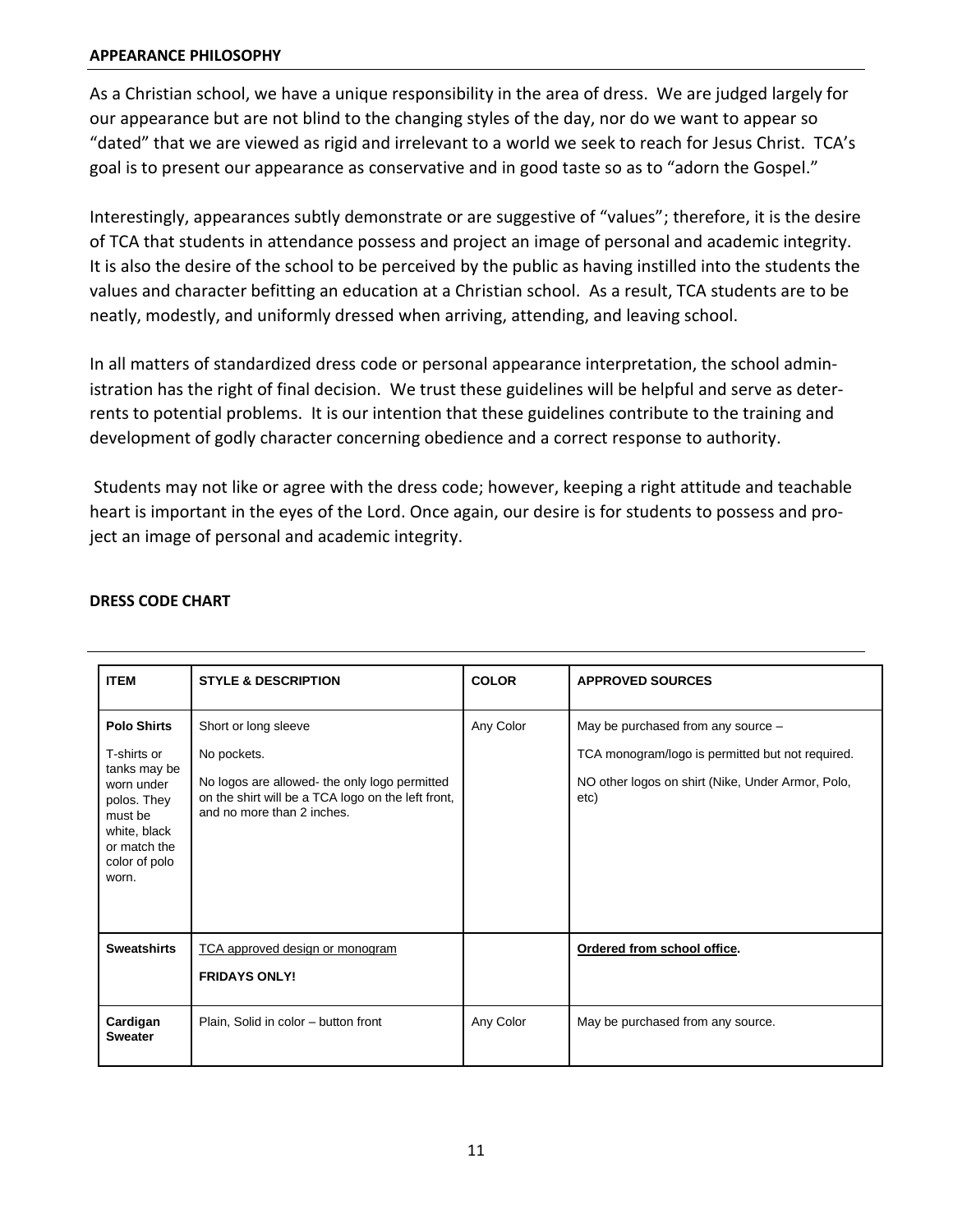| Pants,<br>Capri Pants,<br>and Shorts                                       | Pants, Capri Pants, & Walking Shorts (no<br>more than 2" above knee)<br>Casual Dress style or Pull on elastic waist-<br>Style can be flat front or pleated.<br>Regular or wide leg- Cotton/Twill Fabric<br>Pants must fit loosely!<br>No form fitting legs to ankle or "skinny" fit,<br>no pockets down the legs, jeggings, spandex,<br>knit, or yoga pants, knit pants or<br>shorts/pants with ruffles.<br>No torn material.<br>No jean fabric.<br>No cargo or carpenter pants or shorts.<br>No elastic fit at the ankles.<br>No holes                              | Navy, Black,<br>Gray, Brown, or<br>Khaki                                                                                                                                                        | Guy's uniform, Walmart, J.C. Penney, Old Navy,<br>Kohls, Online or any other sources.   |
|----------------------------------------------------------------------------|----------------------------------------------------------------------------------------------------------------------------------------------------------------------------------------------------------------------------------------------------------------------------------------------------------------------------------------------------------------------------------------------------------------------------------------------------------------------------------------------------------------------------------------------------------------------|-------------------------------------------------------------------------------------------------------------------------------------------------------------------------------------------------|-----------------------------------------------------------------------------------------|
| Skorts,<br>Skirts,<br>Jumpers                                              | Not more than 2" above knee.<br>No cargo or patch pockets.<br>Leggings can be worn under skorts and jump-<br>ers. They must match the polo or be navy,<br>black, gray, white, or khaki. (Solid in color)                                                                                                                                                                                                                                                                                                                                                             | Navy, Black,<br>Gray, Brown, or<br>Khaki                                                                                                                                                        | Guy's Uniforms, Walmart, J.C. Penney, Old Navy,<br>Kohls, Online, or any other sources. |
| Hair/Hair ac-<br>cessories                                                 | No colored hair/streaks, feathers, etc.<br>No crowns, tiaras, hats, etc.<br>Matching headbands and bows only.                                                                                                                                                                                                                                                                                                                                                                                                                                                        |                                                                                                                                                                                                 |                                                                                         |
| Socks/Tights<br>or Leggings                                                | Colors of socks, tights, and leggings must be<br>solid in color or match shirt colors.<br>Leggings or tights may be worn under skirts,<br>skorts, or jumpers. They must be black, gray<br>white, navy, khaki or match the color of their<br>polo shirt. (Solid in color)<br>Leggings, or tight (legging like shorts or pants)<br>cannot be worn (even on dress down days)<br>Girls- knee socks must be solid in color. Ankle<br>socks may have lace that match the sock<br>color or have white trim.<br>Boys- socks must be standard and solid in<br>color. No logos | Solid white,<br>Navy, Black,<br>khaki, or-<br>Girls may wear<br>sock colors to<br>match their<br>polo.<br><b>Boys</b> socks<br>may be white,<br>black, gray or<br>match the color<br>of shorts. | May be purchased from any source.                                                       |
| Shoes<br>Monday and<br><b>Friday Only-</b><br>Athletic<br>Shoes for<br>PE. | Regular, athletic, crocs or sandals must be<br>worn with a back strap around the heel.<br>Shoes must be worn indoors at all<br><u>times</u> .<br>No flip flops- safety hazard on stairs and<br>playground                                                                                                                                                                                                                                                                                                                                                            | Any Color                                                                                                                                                                                       | May be purchased from any source.                                                       |
| <b>School</b><br>T-shirt<br>Worn on<br><b>Fridays only!</b>                | Students are allowed to wear the TCA t-shirt<br>(short or long sleeve), sweatshirt or hoodies<br>and either uniform shorts/pants or jeans on<br>Fridays.                                                                                                                                                                                                                                                                                                                                                                                                             |                                                                                                                                                                                                 | <b>Ordered through the school of-</b><br>fice.                                          |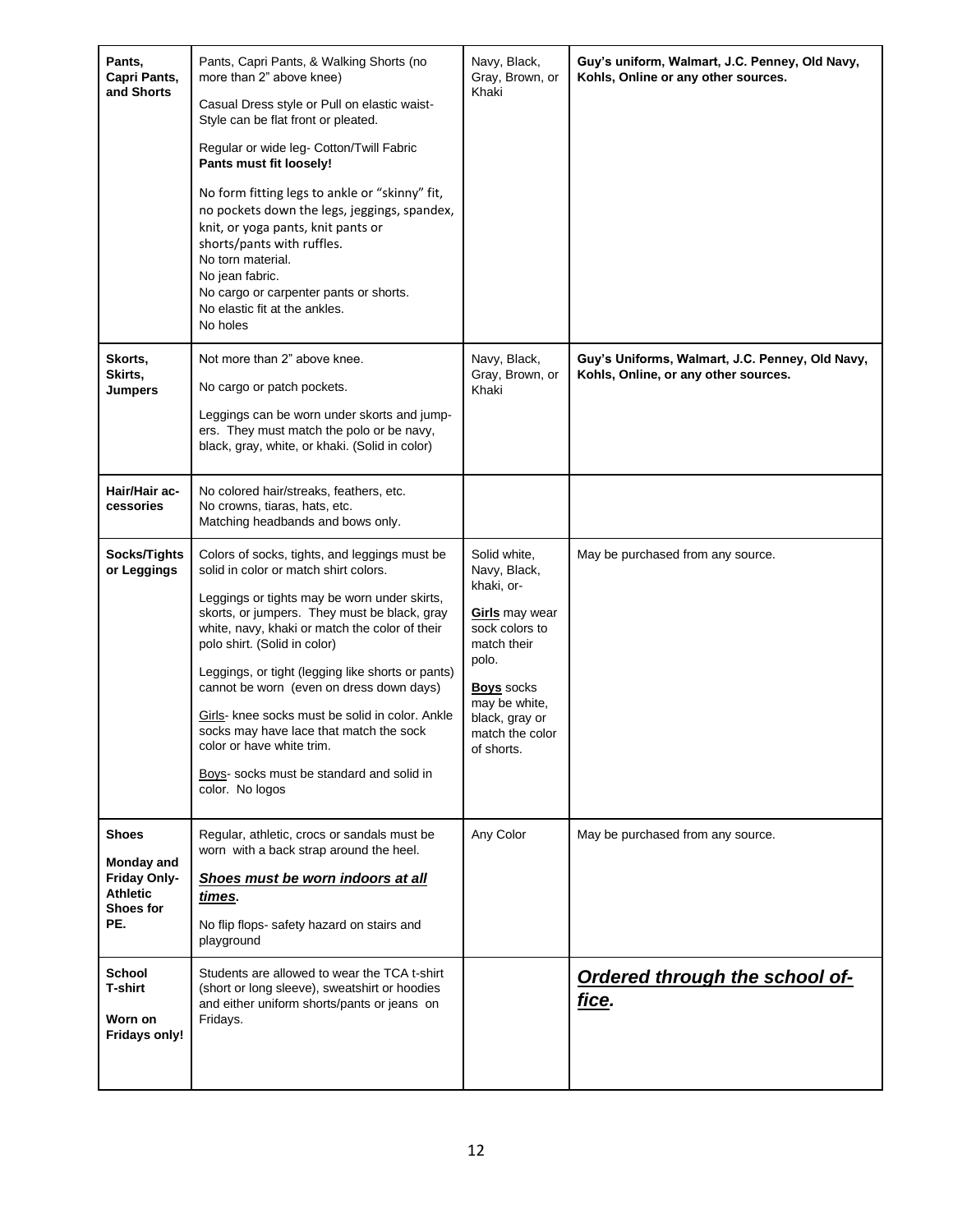**Classroom temperatures vary.** Some students may be warm and other students feel cold. The only items allowed to be worn inside the classroom are the uniform sweat shirts (Fridays Only), cardigan sweaters, and zippered sweatshirts or jackets that have full front opening.

**Spirit Week and Dress Down days**: Students are not required to wear school uniforms on these days. Although, everyone must go by the school dress code for the fit of clothing that is chosen to wear.

#### **Dress Code Violations**

- First Offense Note sent home and returned signed by parent, student may be asked to change clothes.
- Second Offense Miss 1 recess and note sent home and returned, signed by parent, student may be asked to change clothes.
- Third and subsequent Student will wait in the office until appropriate attire is brought to school. Any missed work will be made up at recess. Note sent home and returned signed by parent.

#### <span id="page-12-0"></span>**Enrollment**

Students entering pre-kindergarten3/4 must turn 3/4 years old prior to August 1 of the current school year, or be approved by the Administrator. Students entering kindergarten must turn 5 prior to August 1 of the current school year. Immunization records, copy of birth certificate, and social security card must be on file in the school office along with a **current enrollment** form and fee. There is a non-refundable enrollment fee of \$100 for a new student.

Re-enrollment for the 2021-2022 academic school year will be contingent upon the successful completion of the current academic year and the payment in full of any past due accounts.

Applicable late fees are as follows: All tuition payments are due the  $1<sup>st</sup>$  of each month, any payment that is not received by the  $10<sup>th</sup>$  of each month is considered late and will receive a late fee of \$20.00. Payments denied due to insufficient funds will be charged an NSF fee of \$25.00. In an event that a check is rejected twice for insufficient funds, the school will no longer accept payment in the form of a check. Payment by cash, debit/credit card, or money order will be required.

Students are considered enrolled for the entire academic year and tuition is calculated on this basis; therefore, no reductions can be made for vacations and school holidays. No tuition reduction will be made during the academic year, regardless of the cause of such absence.

Tuition refunds will be allowed only when the school is given a 30-day written notice of withdrawal; no refund will be allowed when notice of withdrawal is given less than 30 days prior to the date of withdrawal. **Enrollment fees are non-refundable.**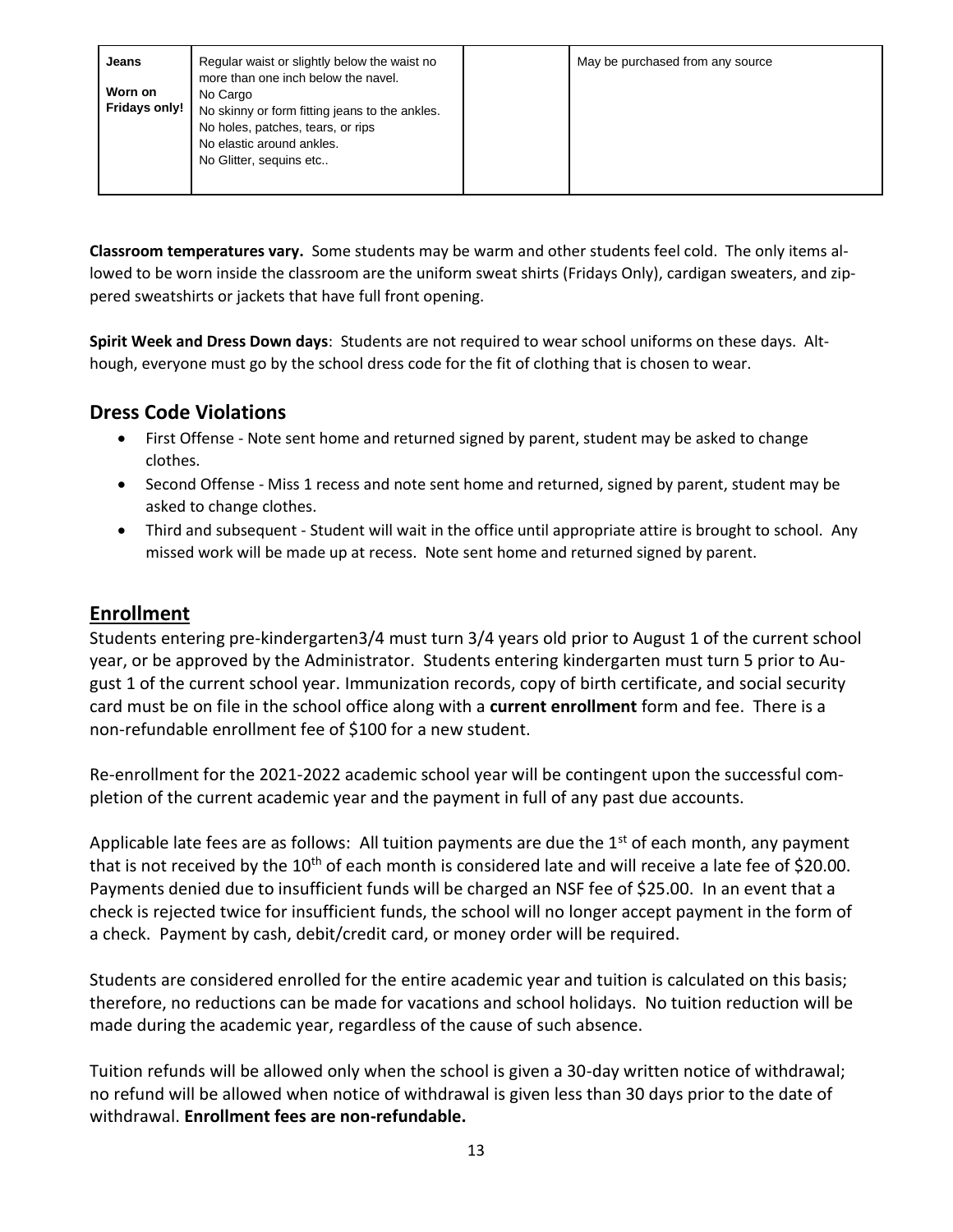**The Christian Academy reserves the right to withhold students' report cards and prohibit class attendance until all sums due are paid in full, including late fees or amounts owed for other services provided by the School.**

Discipline problems, inability to perform at grade level, and false information given at the time of enrollment will be considered reasons for revoking acceptance at TCA. The Administrator has the right to test and recommend grade level placement according to what is best for the child. At this time, TCA may be unable to enroll students who have a 504 Plan, Individual Education Plan, that has been diagnosed as behavior disabled, learning disabled or emotionally disabled. The Christian Academy does not presently have the resources necessary to address these needs. New students are accepted on a probationary basis of 90 days.

## <span id="page-13-0"></span>**Field Trips**

Properly supervised and planned educational field trips can be an important part of the instructional program. A signed permission form from a parent or guardian is required for all field trips. Parents may be asked to volunteer to help with supervision of students during these field trips. Transportation will be provided by volunteer drivers in church vehicles, personal vehicles and/or the TCA bus. However, children may walk to field trips that are in walking distance from the campus. Please keep the following pointers in mind when you volunteer to help on a field trip:

- Parents attending a field trip will be assigned supervisory responsibilities. Students assigned to your care will remain under your care for the duration of the trip.
- If a student is uncooperative or becomes a discipline problem, please refer him/her to the teacher immediately.
- Parents attending a field trip should plan to follow the class schedule. Please do not plan personal family activities during the field trip.

#### **Transportation Policy**

Occasionally the Christian Academy requires assistance in providing transportation to students. If possible, The Christian Academy bus will be utilized for transportation. Should parents and/or TCA employees be required the following guidelines are to be followed:

When the transportation is in connection with a school function or event that the district school board or school has undertaken to participate or to sponsor or provide the participation of students; and 1. The function or event is a single event that is not part of a scheduled series or sequence of events to the same location such as, but not limited to, a field trip, a recreational outing, an interscholastic competition or cooperative event, an event connected with an extracurricular activity offered by the school, or an event connected to an educational program such as, but not limited to, a job interview as part of a cooperative education program; 2. Transportation is not available, as a practical matter, using a school bus or school district passenger car; and 3. Each student's parent is notified, in writing, regarding the transportation arrangement and gives written consent before a student is transported in a privately owned motor vehicle.

When a school bus is not available or it is impractical to travel by school bus, it is permissible to transport students by private vehicle. The following shall apply: 1. "Field Trip Request When Buses Are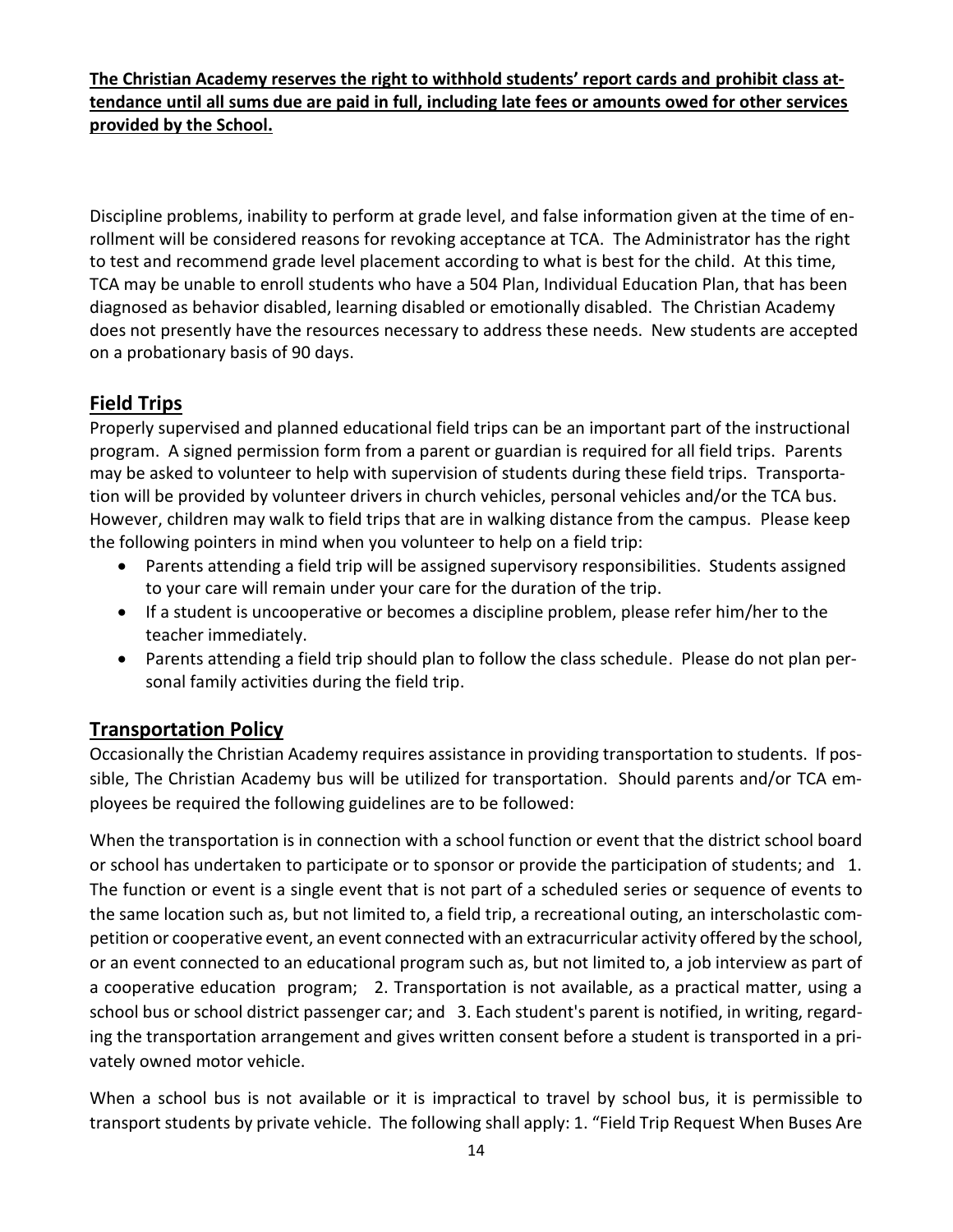Not Used" is completed and the field trip is approved in advance by the school principal. 2. Each student's parent or guardian is notified in writing regarding the transportation arrangement and gives written consent before a student is transported in a privately owned motor vehicle. This is accomplished by the use of form "Parent's Release." 3. Each driver of a private vehicle transporting students is required to complete "Private Vehicle/Insurance Information" form. This enables the principal to ensure to the best of his/her ability that the driver of the vehicle is a responsible safe driver and the driver has been notified that all passengers are to be seated in designated seating positions and required to use the occupant crash protection system provided by the vehicle manufacturer (i.e., seat belts in vehicles so equipped). Each passenger is to use the approved restraint device provided. 4. All drivers are to be 18 years or older.

If students leave from home to go to school, work, or another activity within the general area of the community, that decision rests with the parents. If the students leave from school for such activities, then the sponsor/teacher should make sure that all parents agree and accept full responsibility. Be cautious and use good judgment.

In case of an emergency/accident while away from campus the following steps will be implemented.

- 1. Local authorities will be notified by calling 911.
- 2. Responsible person will contact The Christian Academy.

3. The principal, secretary and/or designee will contact parents utilizing one or more of the following: phone, text, Remind or email.

#### <span id="page-14-0"></span>**Fundraisers**

From the beginning, TCA has strived to offer an affordable Christian based education to the families in our area. This is why our tuition is considerably lower when compared to other private schools across our state. However, this means our tuition does not cover all of the expenses the school incurs. The yearly cost to educate a child at TCA is currently around \$5,500. All of our students receive a scholarship for almost half of their tuition. Families with multiple children are receiving a larger scholarship. The scholarship money comes from generous donations and our fundraisers. **We need our families to participate in the fundraisers, so we can keep our tuition at an affordable rate and make school improvements.**

Providing private education is an expensive endeavor, one in which additional revenue is needed to maintain financial sustainability. A gap exists between the actual cost of educating students and what can be charged for tuition; therefore, a commitment to help raise additional revenue is required from those being served. Parents are asked to participate in fundraisers that might include but not limited to:

- Provide five names of people for our TCA Annual/Scholarship Fund
- Sell at least one box of candy bars
- Participate in the fall activity to raise a minimum of \$100.00 per family.
- Participate in the spring activity to raise a minimum of \$100.00 per family.
- Provide a sponsor or ask a team to participate in spring TCA Golf Tournament
- Help with one event- Chili Supper, Auction, or Golf Tournament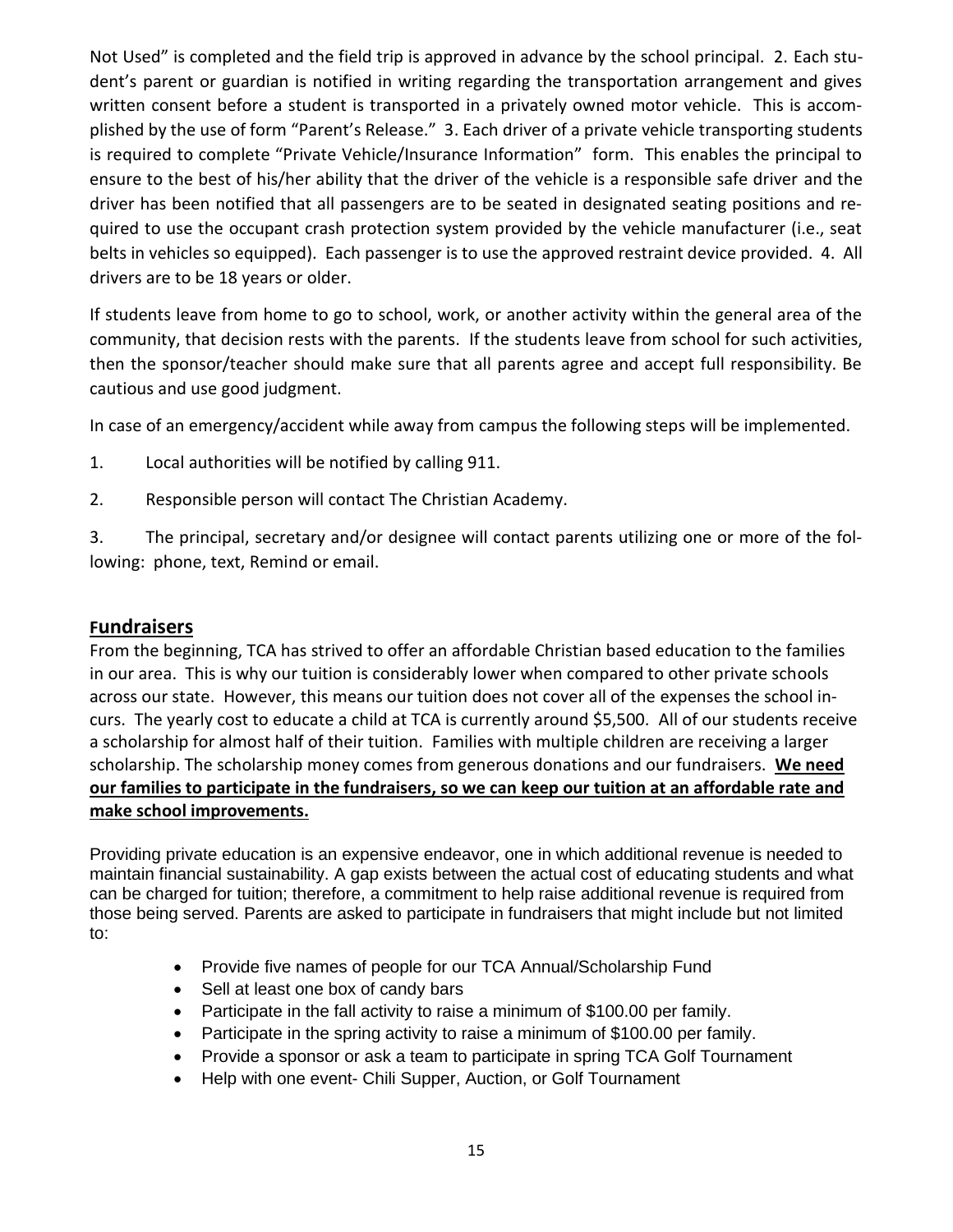There is buy out option of \$500 that will make your family exempt from having to participate in the fundraising activities above if you so choose. When choosing the "buy out" option, the \$500 will need to be paid in full by September 30<sup>th</sup>.

I Corinthians 4:2 "Moreover, it is required of stewards that a man should be found faithful."

Romans 12:4-6b "For as in one physical body we have many parts and all of these parts do not have the same function or use, So we, numerous as we are, are one body in Christ and individually we are parts one of another [mutually dependent upon one another]. Having gifts that differ according to the grace given us, let us use them;"

#### <span id="page-15-0"></span>**Graduation Requirements**

The following requirements must be met in order to graduate at TCA: English – 4 units Science – 3 units Social Studies – 3 ½ units and pass the Missouri & US Constitution tests Math  $-3$  units Bible – 4 units Practical Art – 1 unit (FACS, Life Skills, etc.) Physical Education – 1 unit Personal Finance – ½ unit Fine Art – 1 unit (Music, Band, Orchestra, Art) Electives – 3 units Students must have a total of 24 units.

#### <span id="page-15-1"></span>Grievance Procedures

A Christian school is comprised of people- students, parents, teachers, staff, and administrators. Unfortunately, as with any organization and even with Christians, disagreements, misunderstandings and at times, conflict occurs. The following procedures should be followed to facilitate a quick and godly resolution; they are based on Matthew 5 and 18.

#### **Parents:**

- 1. Remain calm. Remember you are to be an example to your student in how you react or respond to any given situation. It is crucial that you do not undermine the authority figure in front of your student in words, actions, or deeds. Pray about the situation or incident.
- 2. Know in your heart that you and the staff member are on the same team.
- 3. Make sure you hear both sides of the situation before you predetermine what your next step will be. You will find that most situations will resolve themselves and are the result of a simple misunderstanding.
- 4. Do not take sides. Be ready to resolve the situation in a godly way.
- 5. To the best of your ability, try to resolve the situation with the teacher/staff member. If the issue remains "up in the air," set another meeting with the teacher/staff member. Other parents should not be notified or consulted about the situation.
- 6. Should an issue become impossible to resolve, set an appointment with the principal for resolution.
- 7. It may become necessary to involve the TCA Board if resolution is not achieved in cases that become a major issue or concern.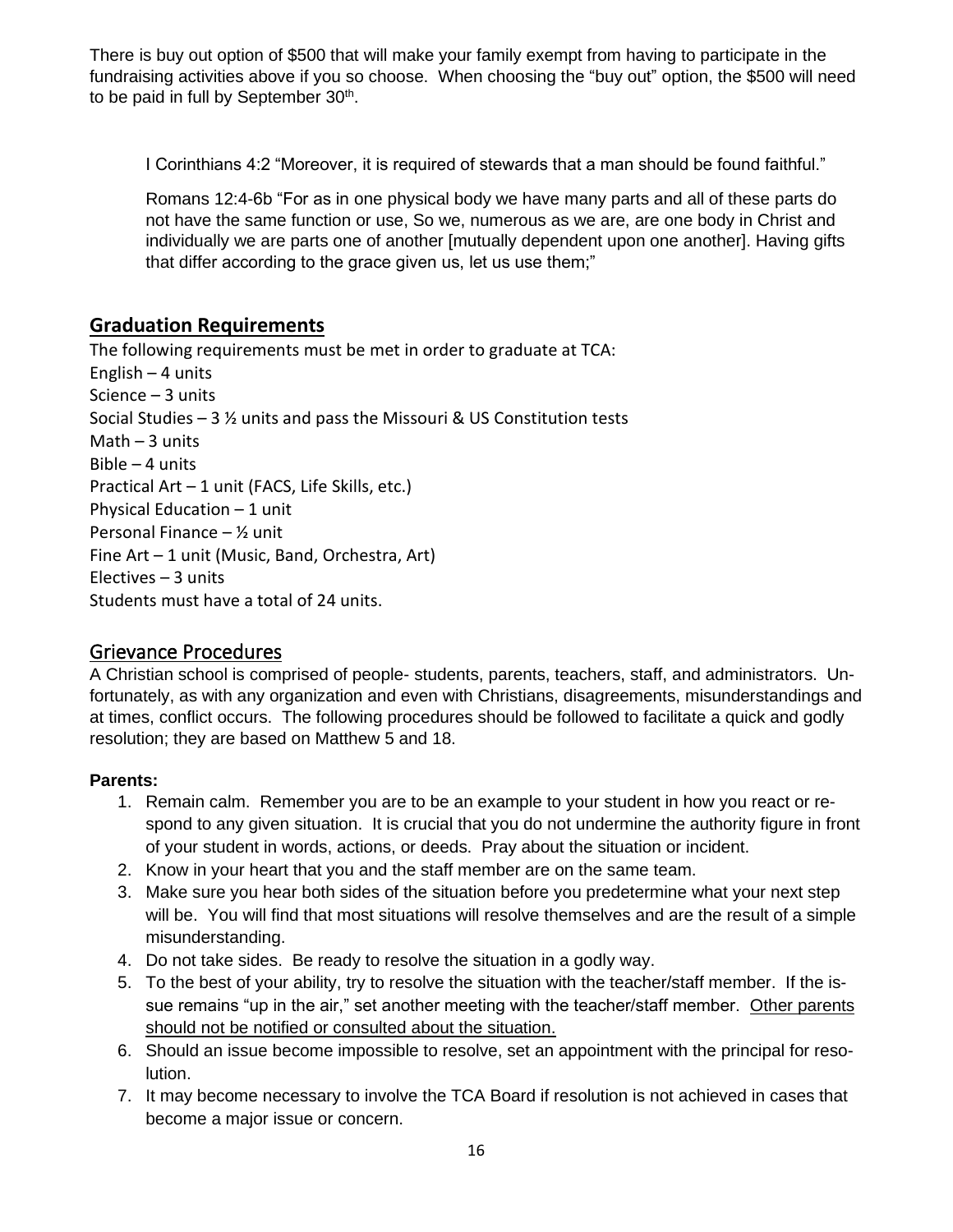- **8. Every effort and consideration should be given to maintain confidentiality throughout the process. Confidentiality is vital and necessary to handle the situation biblically.**
- 9. Please remember the importance of forgiveness. As disciples of Jesus, we must be willing to forgive and be forgiven because no one is perfect but Him.
- 10. Love believes the best in others. The devil has a mission with conflict, strife, and discord- division and every evil work.

The staff of TCA and the TCA Board are committed to follow these principles and those set forth in the ACSI brochure entitled, "The Matthew 18 Principle for Solving School Problems," written by Dr. Paul A. Kienel

#### <span id="page-16-0"></span>**Health Forms and Immunization Records**

Missouri State Law, Section 187.181 RSMo 19 CSR 20-28.010 Immunization Rule requires school age children to be appropriately immunized or exempted in order to enroll OR attend school. Please submit a new copy of immunizations when there have been any changes. Immunizations can be taken care of through your physician or local health department authorities. NO CHILD WILL BE ADMITTED TO CLASS UNTIL IMMUNIZATIONS ARE COMPLETED AS REQUIRED BY LAW.

Each child MUST HAVE a current HEALTH FORM on file, signed by a parent or guardian.

#### <span id="page-16-1"></span>**Illness/Medication**

The Christian Academy does not employ a school nurse at this time. Students who are injured or become ill while at school will be directed to the school office where school personnel will assess the student's needs.

*IN CASE OF ILLNESS:* Please keep your child home if he/she has any of the following symptoms:

- 1. A temperature of 100 degrees or higher in the past 24 hours.
- 2. Vomiting or diarrhea in the past 24 hours.
- 3. Head lice students must be cleared in school office before returning to class.

4. Any illness of a contagious nature or when the student is obviously unable to concentrate in the classroom.

A child's parents will be contacted to pick him/her up should any of the above symptoms develop while he/she is at school. First aid is administered for minor cuts, bites and stings.

*MEDICATION:* Any over the counter medicine or Prescription medicine that is prescribed three times a day can be given before the student comes to school, after school, and again at bedtime. However, if medication MUST be given during school hours a parent or designee of the parent must come to the campus to administer the medication. Cough drops are considered medication and must be kept in the office where their use can be monitored. Parents of students with asthma or severe allergies should notify the teacher and/or Administrator. An inhaler or Epi pen should be kept at school with a doctor's prescription label on the container. Ibuprofen and Acetaminophen are the only medications kept and given out in the office for minor aches. Records are kept showing when medication was given.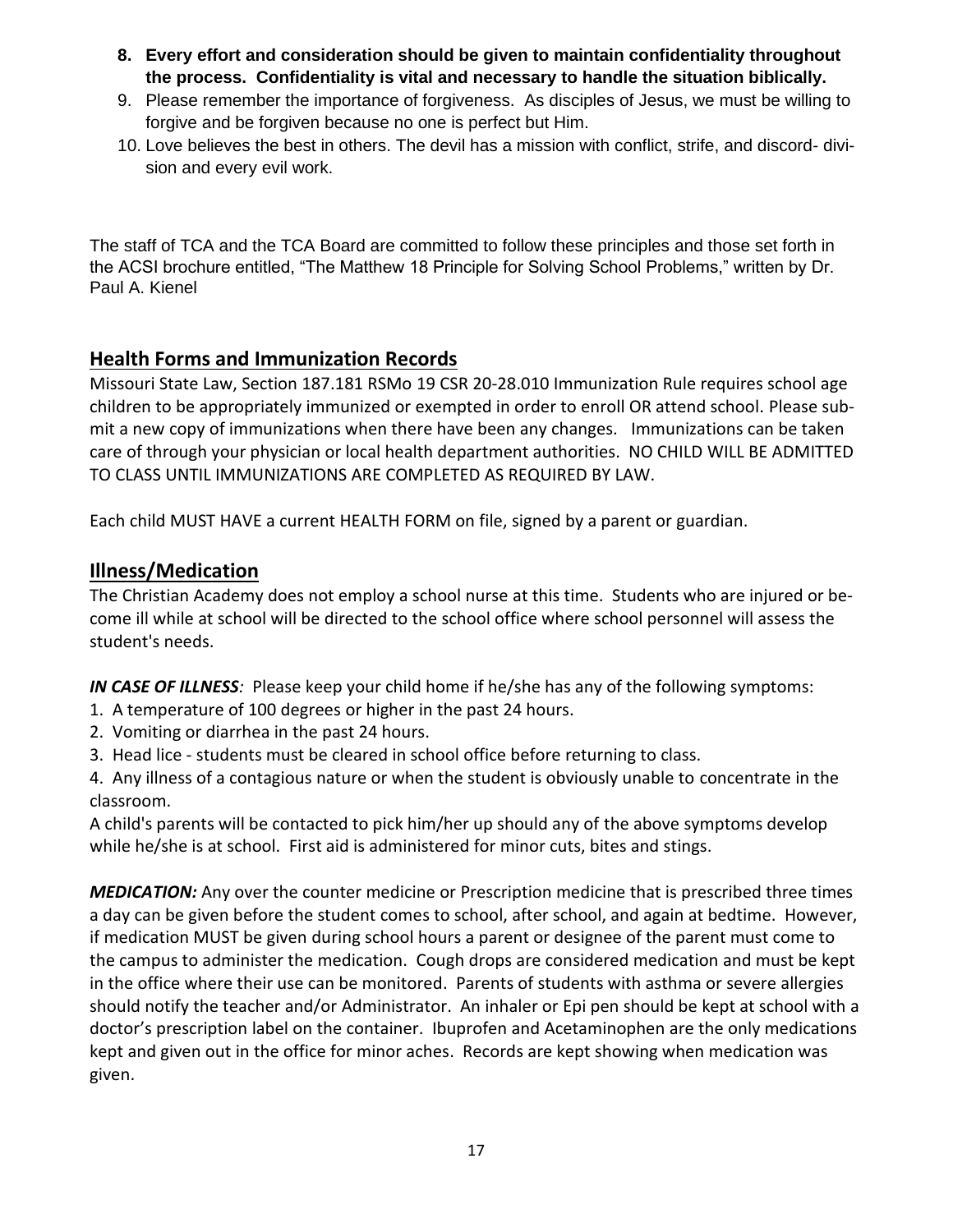#### <span id="page-17-0"></span>**Indoor Recess**

Students at the Elementary Campus will be kept indoors for recess and PE on days when the temperature is 32 degrees or below. (Wind chill factors will be given consideration). PLEASE SEND PROPER OUTDOOR WEAR WITH YOUR CHILDREN (coat, hat, gloves) as they will be expected to go outside unless the temperature dips to 32 degrees or it is raining.

#### <span id="page-17-1"></span>**Library Book Selection**

Because it is the school's desire to teach students to critically evaluate what they read, some non-Christian materials may be included. It is important for parents to know that we encourage them to be actively involved in helping their children evaluate what they read and further censor where they feel it is necessary. While the librarian and Administrator make every effort to acquire appropriate material for the library, books containing inappropriate language or images may occasionally find their way to our library shelves. A parent who becomes aware of a book he/she feels contains objectionable material should make a verbal or written complaint to the librarian detailing his/her concern. The librarian will respond in writing to the complaint. If the issue remains unresolved, the parent may request a meeting with the Administrator.

#### <span id="page-17-2"></span>**Lunches**

Students may purchase a school lunch or bring their own lunch to school. We are unable to cool and/or heat items for individual student lunches, so please send ice packs as needed. Lunches should be sent to school in the morning with your child. **The only time fast food is allowed to be brought to your child is for birthdays, star of the week, grandparent's day, etc**. Please **call the school or send a note to let the office know you plan to bring a lunch for your child**. Students who do not have a lunch will be given a school lunch (if available) and billed for that day. If a school lunch is not available, the office staff will call a parent. **School lunches must be paid when ordering** (checks payable to TCA). Payment for the full month is due when your child's lunch form is turned in. Individual lunch forms will need to be turned in for each student. Please make a copy of the lunch form to know when the child is eating hot lunch. The current cost is \$3.50 per day. Milk can be ordered at the cost of 40 cents each.

#### <span id="page-17-3"></span>**Telephone**

Students will not be permitted to use the school telephone except in cases of emergency or at the direction of a teacher. **Forgetting homework or lunch is not considered an emergency**.

#### **Cellular Telephones and Electronic Communication Devices Policy**

A student may possess a cellular telephone or other electronic communication device (ECD) in school, on school property, at after school activities and at school-related functions, providing that during school hours the cellular telephone and other ECD remains off. Students may use their cellular telephone and other ECD during school hours with permission of The Christian Academy staff.

Also, during school activities when directed by the administrator or teacher, cellular telephones and other ECDs shall be turned off (not just placed into vibrate or silent mode) and stored out of sight.

The requirement that cellular telephones and ECDs must be turned off will not apply when the student obtains prior approval from the building principal or TCA staff.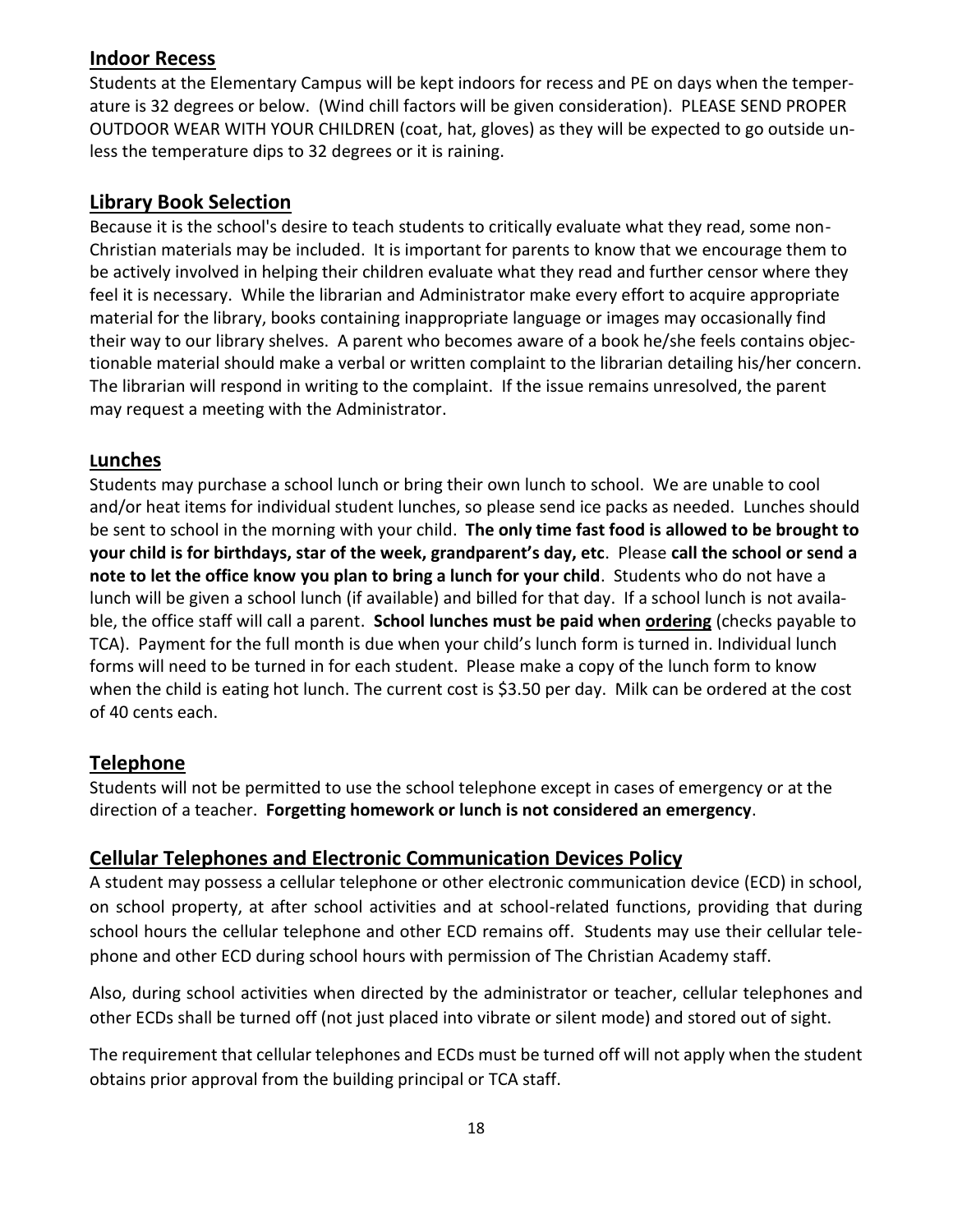Possession of a cellular telephone or other ECD by a student is a privilege, which may be forfeited by any student who fails to abide by the terms of this policy, or otherwise engages in misuse of this privilege.

Violations of this policy may result in disciplinary action and/or confiscation of the cellular telephone or ECD. If the cellular telephone or ECD is confiscated, it will be released/returned to the student's parent/guardian after the student complies with any other disciplinary consequence that is imposed. The building principal may also refer the matter to law enforcement if the violation involves an illegal activity.

The student who possesses a cellular telephone or ECD is responsible for its care. The Christian Academy is NOT responsible for preventing theft, loss, damage, or vandalism to cellular telephones or ECDs brought onto its property.

Parents/guardians are advised that the best way to get in touch with their child during the school day is by calling the school office.

#### <span id="page-18-0"></span>**Mandated Reporting of Child Abuse or Suspected Abuse**

In accordance with state law, school staff is obligated under penalty of fine and jail term to report the reasonable suspicion of physical abuse, sexual abuse, or child neglect. The school may or may not contact parents in advance of making a report to authorities. The clear intent of the law, based on the seriousness of the crimes listed above, is to mandate that a report of "reasonable suspicion" of abuse be made. School staff will make such reports in the best interest of the affected child and do not, once reasonable suspicion is established, have any legal alternative except to make the report to the proper authorities for their investigation and review.

#### <span id="page-18-1"></span>**Tuition/Financial Obligations**

There is a yearly tuition for each student. You may pay the full amount at the beginning of the school year or make monthly payments August through May. Tuition is due the first of each month. After the tenth of the month, late payments will be charged a \$20 late fee unless you have contacted the office to let them know when payment will be made. If the payment becomes a month overdue, the child will not be allowed to continue at TCA until the outstanding balance has been paid. When returning to school, the student will be expected to make up any work missed. Don't hesitate to communicate with the office if you know your payment will need to be late.

#### **Enrollment Fee - (Non-Refundable)**

New Students - \$ 100.00 per student

The following tuition rates reflect a sibling discount:

|           |         | Monthly                     | <b>Combined Total</b> |
|-----------|---------|-----------------------------|-----------------------|
| 1st Child | \$4,000 | \$400                       | \$4,000               |
| 2nd Child | \$4,000 | \$800                       | \$8,000               |
| 3rd Child | \$4,000 | \$1,200                     | \$12,000              |
| 4th Child | \$4,000 | \$1,600                     | \$16,000              |
|           |         | <b>Tuition fees: Yearly</b> |                       |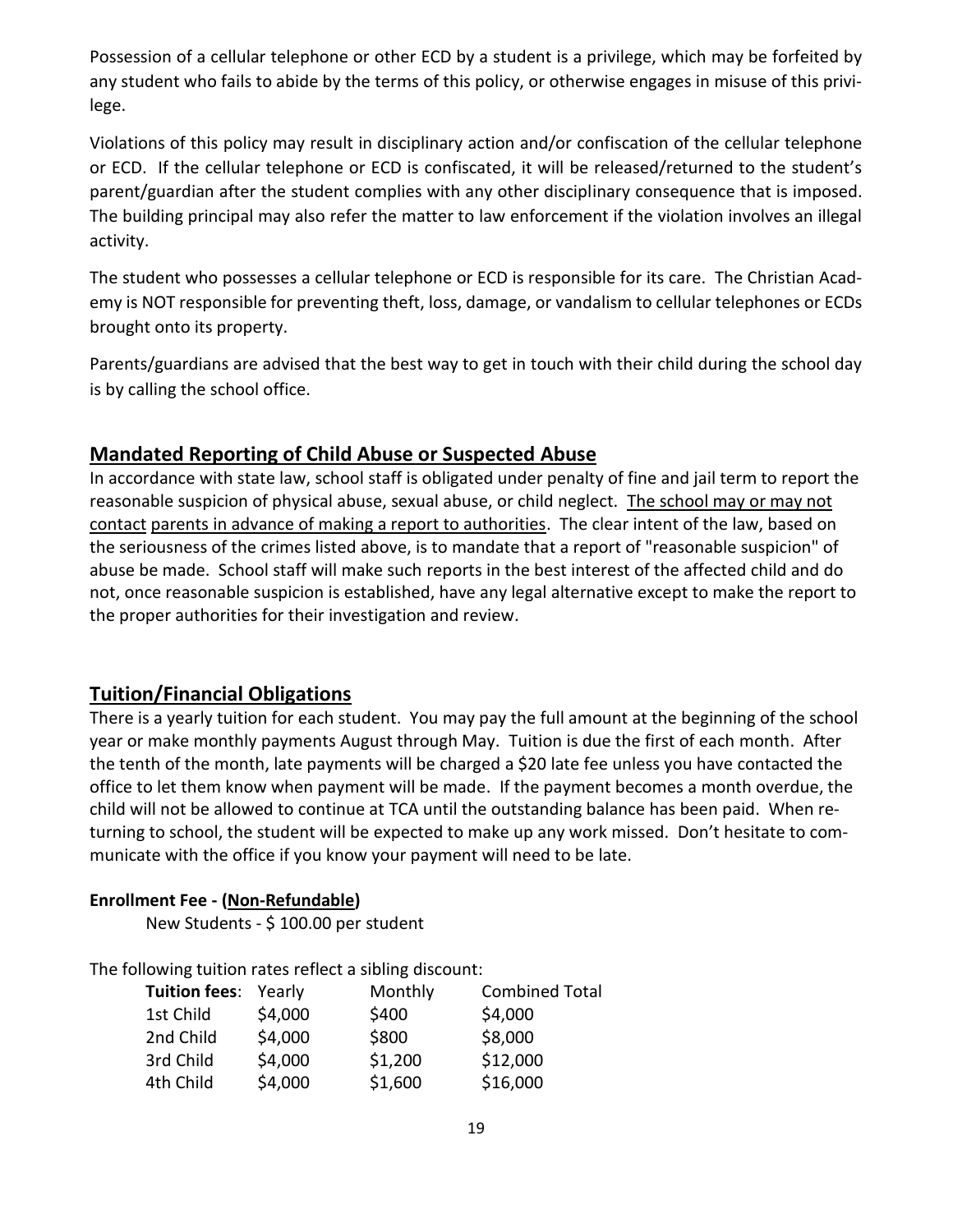#### **Pre-K3 Tuition fees**:

| Monday - Friday | <b>Full Days</b> | $8:00 - 3:00$  | \$400.00 |
|-----------------|------------------|----------------|----------|
| Monday - Friday | <b>Half Days</b> | $8:00 - 12:00$ | \$350.00 |
| Mon - Wed - Fri | <b>Full Days</b> | $8:00 - 3:00$  | \$315.00 |
| Mon - Wed - Fri | <b>Half Days</b> | $8:00 - 12:00$ | \$290.00 |

Sibling discount only applies to Pre-K3 students staying Monday - Friday full days. \*All students in Pre-K3 must be 3 years old by August 1 and completely toilet trained.

**Referral credit**-If a student is enrolled from a new family due to your referral, you will receive a onetime \$300 tuition credit. Your name must be on the student enrollment form in the space provided. However, the credit will not be applied until the referred student is enrolled for one full year and all financial obligations are met.

**Withdrawal**- Tuition refunds will be allowed only when the school is given a 30-day written notice of withdrawal; no refund will be allowed when notice of withdrawal is given less than 30 days prior to the date of withdrawal. **Enrollment fees are non-refundable.** If a student withdraws or transfers from TCA, a per-day tuition cost will be charged for each completed day of school.

<span id="page-19-0"></span>**Aftercare fees** and **lunch fees** are expected to be paid as described in their section of this handbook.

## **STANDARDS OF STUDENT CONDUCT**

#### <span id="page-19-1"></span>Philosophy of Discipline

The very last thing Jesus Christ did on the earth was to command His followers to make disciples of all people (Matt. 28:19). Being aware that the words "discipline" and "disciple" come from the same root word, it is clear disciples are not made without discipline. Therefore, it is the policy of The Christian Academy to maintain loving, but firm disciplinary procedures. The key principles which provide the basis for TCA standards of conduct are RESPECT, RESPONSIBILITY, and INTEGRITY.

#### <span id="page-19-2"></span>**General Behavior Policies**

The staff requests parental support in helping maintain appropriate conduct in the school and at all school activities. Student's behavior should reflect self-respect and consideration for the rights, feelings, and property of others.

- No electronic devices (except calculators and cellphones) are allowed at school. All other personal "toys" or items may come only on specific days arranged by the classroom teacher.
- Foul language or questionable slang expressions/gestures will not be allowed.
- Name calling or any derogatory remarks toward another person will not be allowed.
- All faculty and staff will be shown continual respect by the students.
- Christ-like behaviors demonstrating love, joy, peace, patience, kindness, gentleness, goodness, faithfulness, meekness and self-control will be encouraged.

There will be **No Tolerance** for the following behaviors:

• Threatening to harm or hurt students or TCA employees will not be allowed. Threatening others may result in the student having to obtain a letter from a facility such as Bootheel Counseling stating they are safe to attend TCA.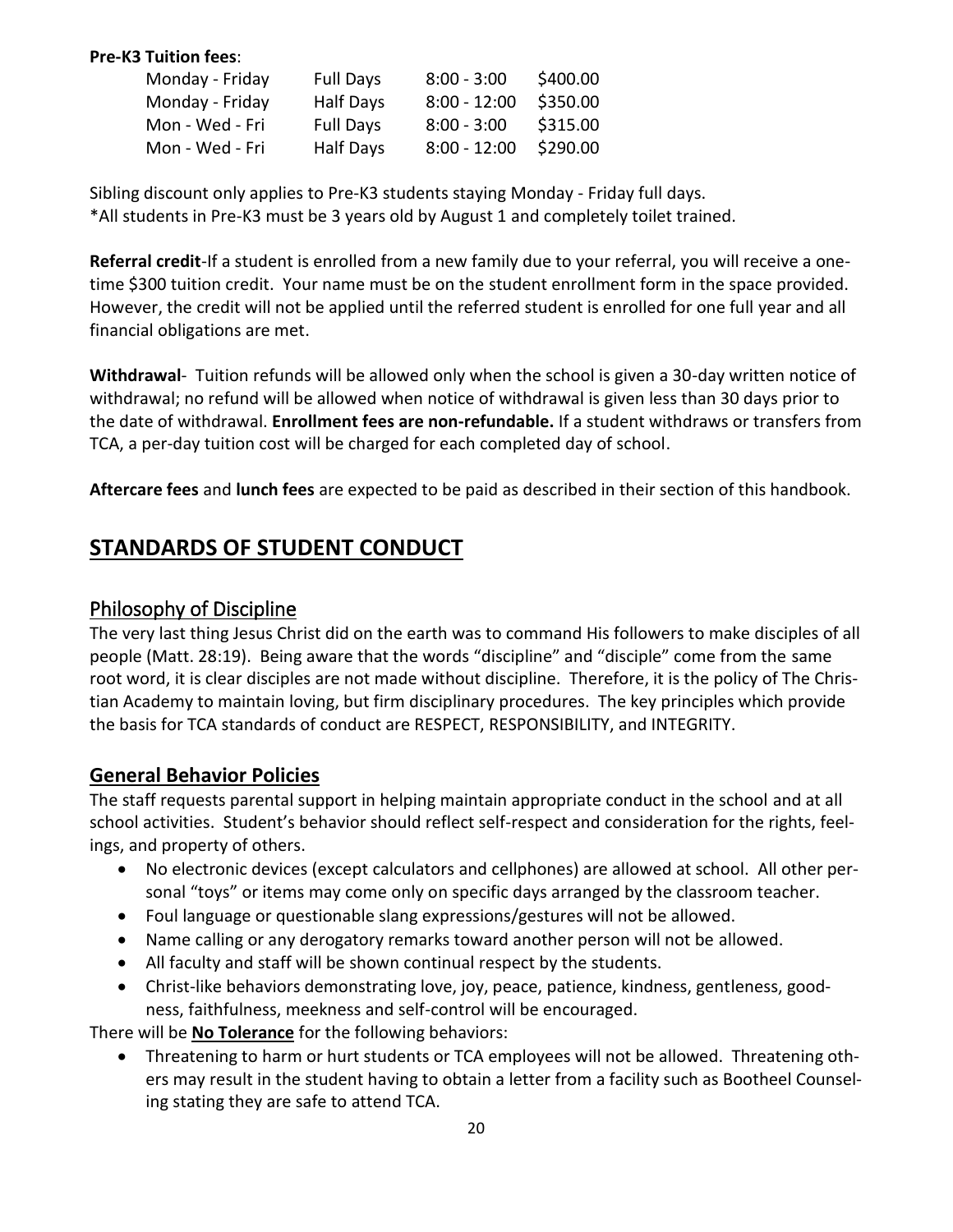- Parents who show disruptive or threatening behavior to any TCA staff will be asked to leave immediately. If this behavior continues, local police authorities will be summoned.
- Any form of weapons, tobacco, drugs or alcoholic beverages will not be permitted on the school premises at any time. State and federal law prohibit the use of these items near the school.
- Cheating: The assignment will be taken and the student will receive a "0" for the work. (Students voluntarily supplying work for other students to copy will receive the same consequences.)
- Abusive or disruptive behavior such as Hitting, Kicking, Pushing, Pinching, Spitting, Stealing, Tripping, Fighting, Pranks, or tampering with another person's personal property will have consequences and be dealt with immediately.Such intentional violent actions violate the rights of others and cannot be allowed to continue and will be dealt with immediately.

In such instances, parents will be called to meet with the Administrator and the child to determine a plan that will insure this behavior is stopped. We recognize some of this behavior is developmental in our Pre-K and Kindergarten students and will be handled by the teacher in a manner that will instill what is acceptable.

#### **Video Surveillance Policy**

The TCA Board authorizes the use of video cameras on the district property to ensure the health, welfare and safety of all staff, students and visitors to district property, and to safeguard district facilities and equipment. Video cameras may be used in locations as deemed appropriate by the administrator.

TCA shall notify staff and students through student/parent and staff handbooks that video surveillance may occur on TCA property.

The Christian Academy takes necessary steps to ensure the confidentiality of all students. TCA realizes that innocent students might be captured on video. Due to the confidentiality of all students the surveillance video will only be viewed by the administrator and by any TCA employee that the administrator deems necessary.

Students or staff in violation of Board policies, administrative regulations, building rules, or law shall be subject to appropriate disciplinary action. If deemed necessary by administrator, local law enforcement may be notified.

#### <span id="page-20-0"></span>**Discipline**

Our school will primarily use a behavior modification system that includes a combination of structure, grace, and accountability. The system requires that each student names their inappropriate behavior, takes responsibility for their actions, makes a plan to deter the behavior, and accepts the appropriate consequence for the behavior. Teachers are not allowed to use consequences that are demeaning or cruel in nature.

The purpose of this behavioral system is to help students distinguish appropriate behaviors in order to have success in the classroom. It also mirrors the way God deals with each of us. God is forgiving and patient, but He allows us to face the consequences of our choices. The basis for this system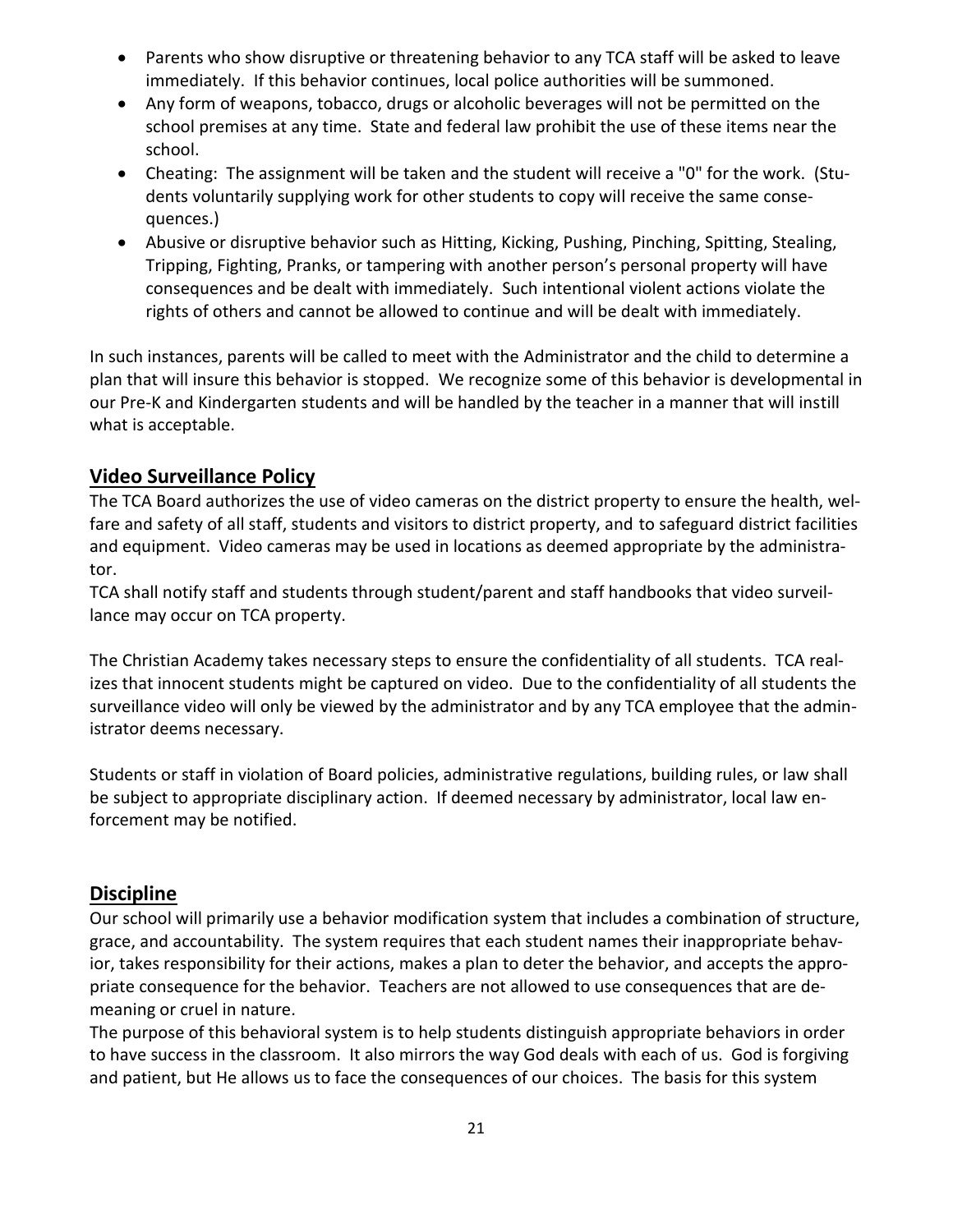comes from Genesis, where God deals with Adam and Eve. Teachers need to set definite expectations and boundaries. Younger students should be asked to identify those often, so they understand appropriate behaviors.

In those instances when the inappropriate behavior continues, the Administrator may call the parents. A meeting may be scheduled to come up with a plan to change the behavior.

#### <span id="page-21-0"></span>**School Suspension**

**In-School Suspension:** A student will be isolated from his/her classmates during the school day. He/she will be given class work to complete and all grades will be recorded. In-school suspension will be for a period of 1-10 days and will be the result of repeated actions such as the following: use of profanity, indecent actions, fighting or threatening to hit another student or staff member, stealing, lying/deception, cheating, direct rebellion and open defiance against authority.

**Out-of-School Suspension:** A student will not be allowed to attend school and will receive a "0" for any recorded grades for the time of the suspension. Suspension will be for a period of 1-10 days and will be the result of behavior such as endangering the life, health or safety of others, drug paraphernalia, continued stealing, lying/deception, repeated cheating, direct rebellion and continued open defiance against authority.

\*Students may not attend an extra-curricular activity during their suspension without permission of the Administrator.

#### <span id="page-21-1"></span>**Classroom Expectations**

Classroom expectations will be discussed at the beginning of the school year in all classes. Awards and privileges for respect of these expectations as well as consequences for not following rules will also be discussed. Students are expected to follow the rules set forth by the teacher. Continued problems will lead to a parental visit with the Administrator.

#### <span id="page-21-2"></span>Academic Integrity

Honest behavior is an expectation for all students at The Christian Academy. Our goal is to create and maintain an ethical academic atmosphere. Acts of academic dishonesty which will not be tolerated at The Christian Academy are listed below but not limited to:

- Cheating on any classroom assignment, test or quiz
- Plagiarism- copying or representing another's ideas, words, or work as one's own without properly citing the source. *Plagiarism includes the misuse of published material, electronic material, and/or the work of other students. The original writer who intentionally shares his/her work for another to copy, without permission of the teacher, is also engaged in plagiarism.*
- Fabrication (any falsification or invention of date, citation, or other authority in an assignment)
- Theft or alteration of materials
- Unauthorized collaboration
- Unauthorized use of electronic devices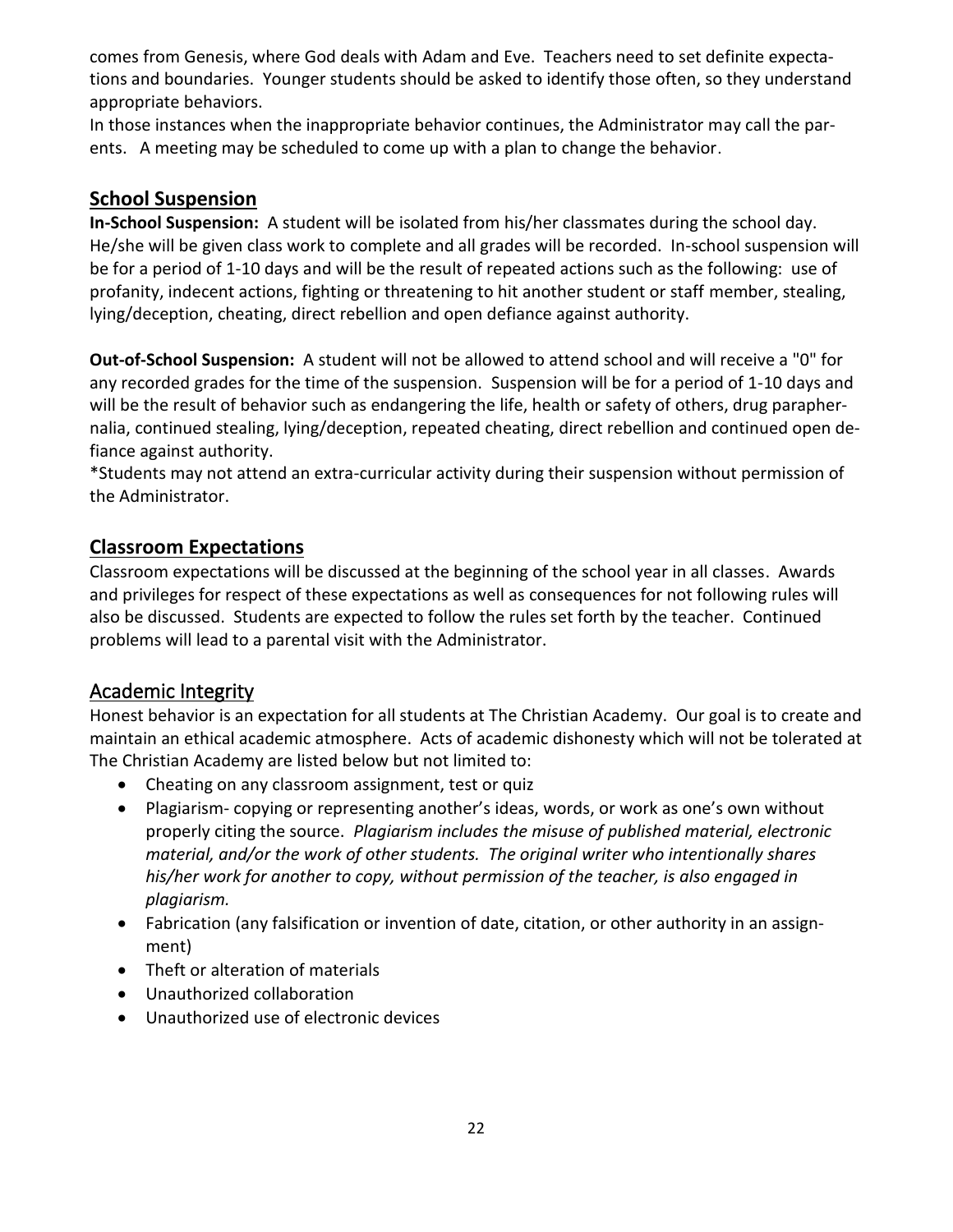## <span id="page-22-0"></span>**Honor Code**

TCA has an Honor Code to abide by the principles found in His Word, the Bible. These principles will guide students in daily choices and decisions and are based upon the willingness to have a lifestyle that reflects a relationship with Jesus Christ as Lord and Savior. This code is about the willingness to have a personal love and commitment before him and to be a student of integrity in attitude, words, actions, and deeds. Below you will find TCA's student Honor Code:

1. Love the Lord my God with all my heart and with all my soul and with all my strength and with all my mind.

- 2. Love others.
- 3. Love and obey God's Word, the Bible.
- 4. Choose to forgive others.
- 5. Submit to and have respect for those in authority.
- 6. Apply wholeheartedly to the academic responsibilities at TCA.
- 7. Have a "can do" attitude.

8. Allow the Holy Spirit to develop His fruit in your life - But the fruit of the [Holy] Spirit [the work which His presence with accomplishes] is love, joy (gladness), peace, patience (an even temper, forbearance), kindness, goodness (benevolence), faithfulness, gentleness (meekness, humility), self-control (self-restraint, continence).

9. Demonstrate a servant's heart and will put the needs of others before my own.

10. Take care of your body by developing healthy habits. I will refrain from all immoral and illegal acts of behavior which are contrary to the Bible and are described in the TCA handbook. 11. Develop a personal relationship with the Lord through daily Bible reading, scripture memorization and prayer.

- 12. Faithfully attend a church where God is honored and glorified.
- 13. Be a reflection of Jesus in words, actions, attitude, and deeds.
- 14. Honor and abide by the rules of TCA.

The Christian Academy is dedicated to our mission to teach and train godly young men and women, to have an unshakable relationship with the Lord while preparing and equipping each student for their callings in the service of Jesus Christ. The Word of God is given preeminence in all instruction as academic and spiritual excellence is pursued.

## <span id="page-22-1"></span>**Human Dignity (Harassment)**

TCA intends to provide an environment that insures respect, equality and safety for all. We expect all persons to treat each other with dignity because they are created in God's image. Students should realize that their commitment to living a life of integrity and following the standards set forth in God's Word (the Bible) is ongoing, not limited to the school day. TCA does not condone or allow harassment of others by teachers, administrators, support staff, students or parents. Any person who believes he/she has been subjected to harassment should report it immediately to an appropriate faculty member, administrator or Board member. Each report will be given serious consideration and investigated appropriately. Inappropriate conduct is unacceptable whether intentional or unintentional. Harassing behavior is not limited to but includes the following:

- Making sexual advances or comments
- Cyber bullying, which includes intimidating harassment or creating profile on Twitter, Instagram, Facebook, or any social media.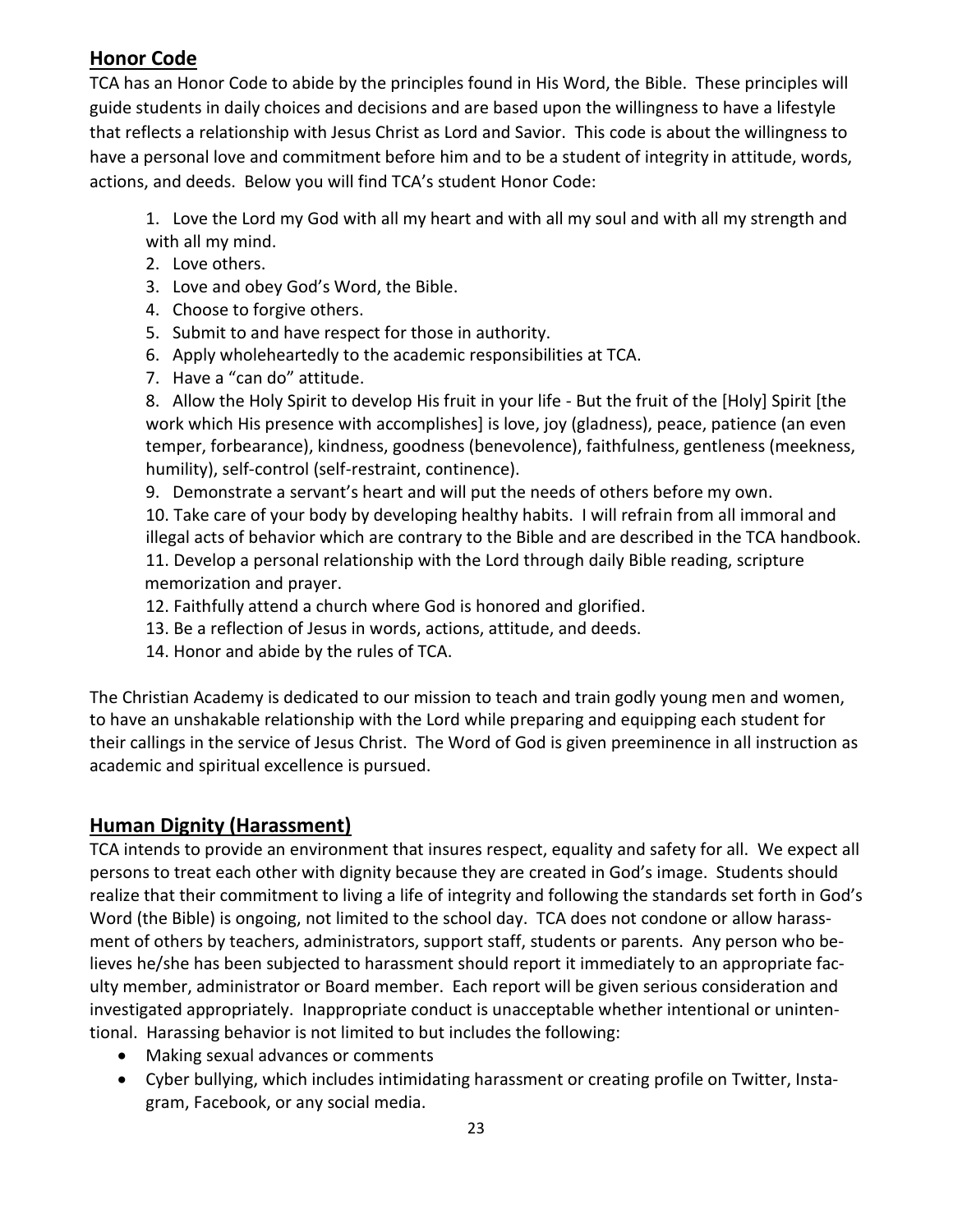- Engaging in inappropriate physical contact
- Writing a note to someone else, either electronically, by hand, through social digital or social media, with content that may be construed as sexual or "unwholesome" as defined in Ephesians 4:29.
- Using inappropriate words (written or spoken), pictures, objects, gestures, or actions.
- Intimidation or bullying of any kind.

#### <span id="page-23-0"></span>Lifestyle Agreement

The biblical and philosophical goal of The Christian Academy is to develop students into mature, Christ-like individuals who will be able to exhibit a Christ-like life. Of necessity, this involves the school's understanding and belief of what qualities or characteristics exemplify a Christ-like life. Even though students may personally believe differently, while enrolled at The Christian Academy, all students are expected to exhibit the qualities of a Christ-like life espoused and taught by the school and to refrain from certain activities or behavior. The Christian Academy retains the right to refuse enrollment to or to expel any student who engages in: #1 sexual immorality, including any student who professes to be homosexual/bisexual or is practicing homosexual/bisexual, (Leviticus 20:13, Romans 1:27); #2 alcohol, tobacco, and drug abuse; #3 verbal, electronic, or physical bulling; #4 criminal behavior of any kind; #5 any student who condones, supports, or otherwise promotes such practices listed.

#### <span id="page-23-1"></span>Social Media

Social media has many benefits, but when social media postings violate the law, school policies, or create a disruption to the school community, TCA will respond and take appropriate action, including but, not limited to investigation and discipline.

It is important for parents and students to understand that:

- In this digital age, there can be no expectation of privacy in online media or digital forums.
- All individuals are responsible for the information they post, share, or respond to online. Anything posted on the internet may be subject to public viewing and republication by third parties without a person's knowledge or consent.
- Posting inappropriate, threatening, harassing, racists, biased, derogatory, disparaging or bulling comments, videos or other types of communication toward or about any student, employee, or member of the school community anywhere on the internet is prohibited and may be subject to discipline, even when a posting was initially believed to be private.
- All threats will be taken seriously and are subject to law enforcement intervention, including but not limited to formal threat assessments.

TCA may discipline students who violate rules of appropriate online and offline conduct, which includes but is not limited to, the use of social networking sites during or outside of school hours. Additionally, TCA will not be able to protect or assist individuals who incur legal action from a second party in response to student behavior in a social networking, file sharing site or online activity.

When using social media, students, parents, staff, and administration must remember they represent TCA, but more importantly they represent Jesus Christ. Careful attention must be given to what is said or written or how it is said or written. Ephesians 4:29 states, "Let no foul or polluting language,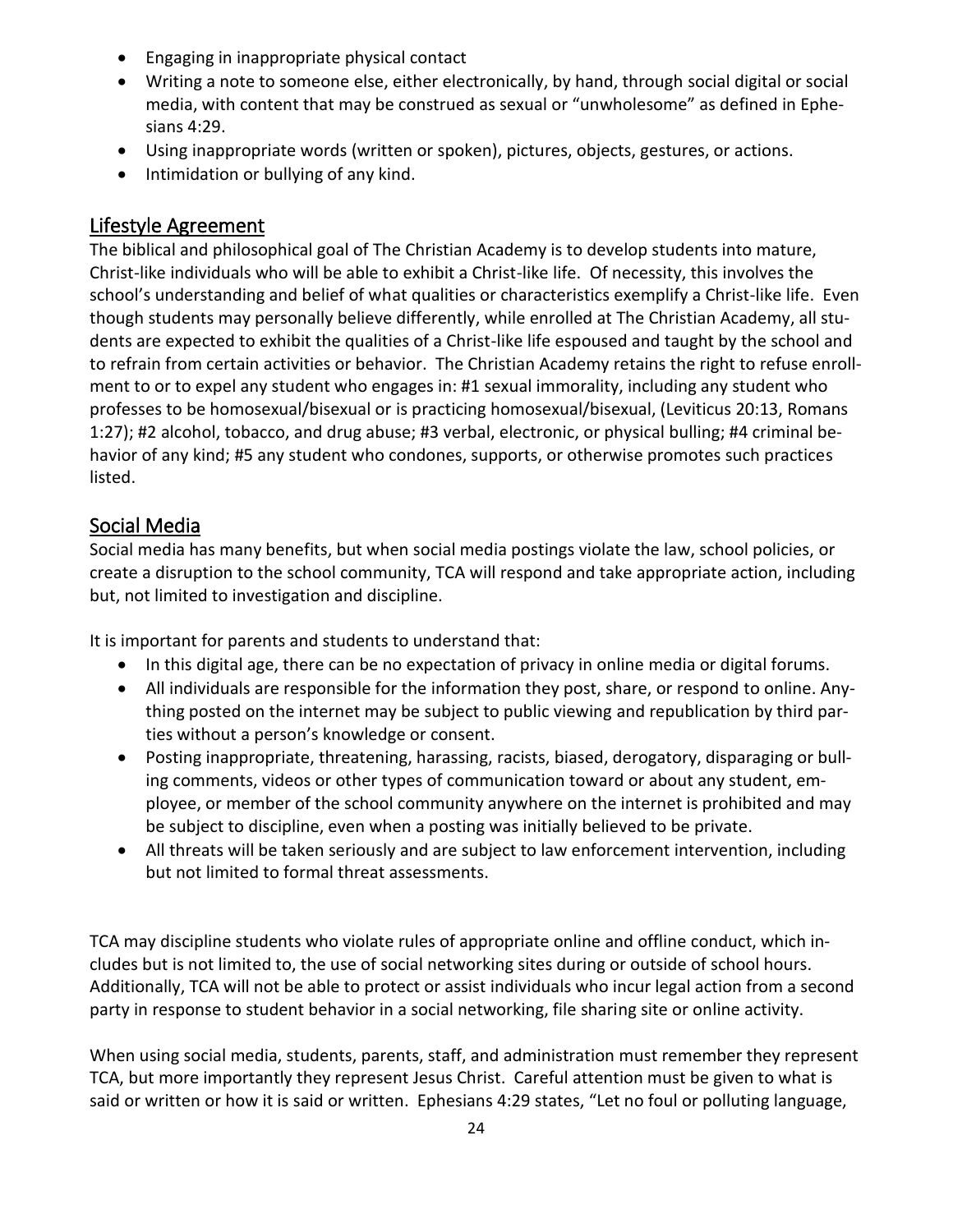nor evil word nor unwholesome or worthless talk come out of your mouth, but only such as is good and beneficial to the spiritual progress of others, as is fitting to the need and the occasion, that it may be a blessing and give grace to those who hear it."

Embracing and applying the principles of "netiquette" is one way to appropriately use social media. "Netiquette" is the correct or acceptable way of communicating on the internet. Listed below are simple guidelines to follow:

1. Be polite. Be kind. Use appropriate language. Swearing, vulgarities, suggestive, obscene, belligerent or threatening language is prohibited.

2. Avoid communication that may be offensive to others. Do not use, make, distribute, or redistribute jokes, stories or other material that is based upon stereotypes or slurs relating to race, gender, ethnicity, nationality, religion, or sexual orientation.

3. Guard and protect the identities of others and their reputations. Integrity and honesty are vital. People believe what they read. The Word of God says "love covers a multitude of sin." People will always make mistakes. As a child of God we do not need to broadcast others' faults to the world. The Golden Rule is a great guide to follow when using social media. It states, "Do unto others as you would have them do unto you."

#### <span id="page-24-0"></span>**Care of School Property**

The school building is used by everyone and the condition in which we find our school is a result of our own actions. All students are expected to take care of the school property:

- 1. Keep classrooms, halls, and ground free from litter and clutter.
- 2. Keep feet off furnishings and not sit on top of desks, tables or chair tops.
- 3. Keep hands and feet off walls, glass and doors.
- 4. Report hazardous or broken items to their teacher.
- 5. Throw away their own trash.

6. Items that become damaged/or lost such as textbooks, or library books will be charged the price of replacement.

#### **Locker Policy**

Lockers are an option made available for student use during the school year as a privilege.

Lockers are the property of The Christian Academy and should be treated as such. Students may not write on their lockers or put stickers on their lockers. Any damage to a locker by a student will be the responsibility of the student/parent to pay for damage.

The locker is to be used solely for storage of outerwear and school related materials. All food must be stored inside a lunch box container. Drinks will be in a sealed bottle (no straw type cups may be used)

The student is responsible for their assigned locker. The locker is not to be used by any unauthorized person other than the person assigned to that locker.

The school is not responsible for loss or theft or damage of materials stored in the student's locker. Valuables should not be left in the lockers.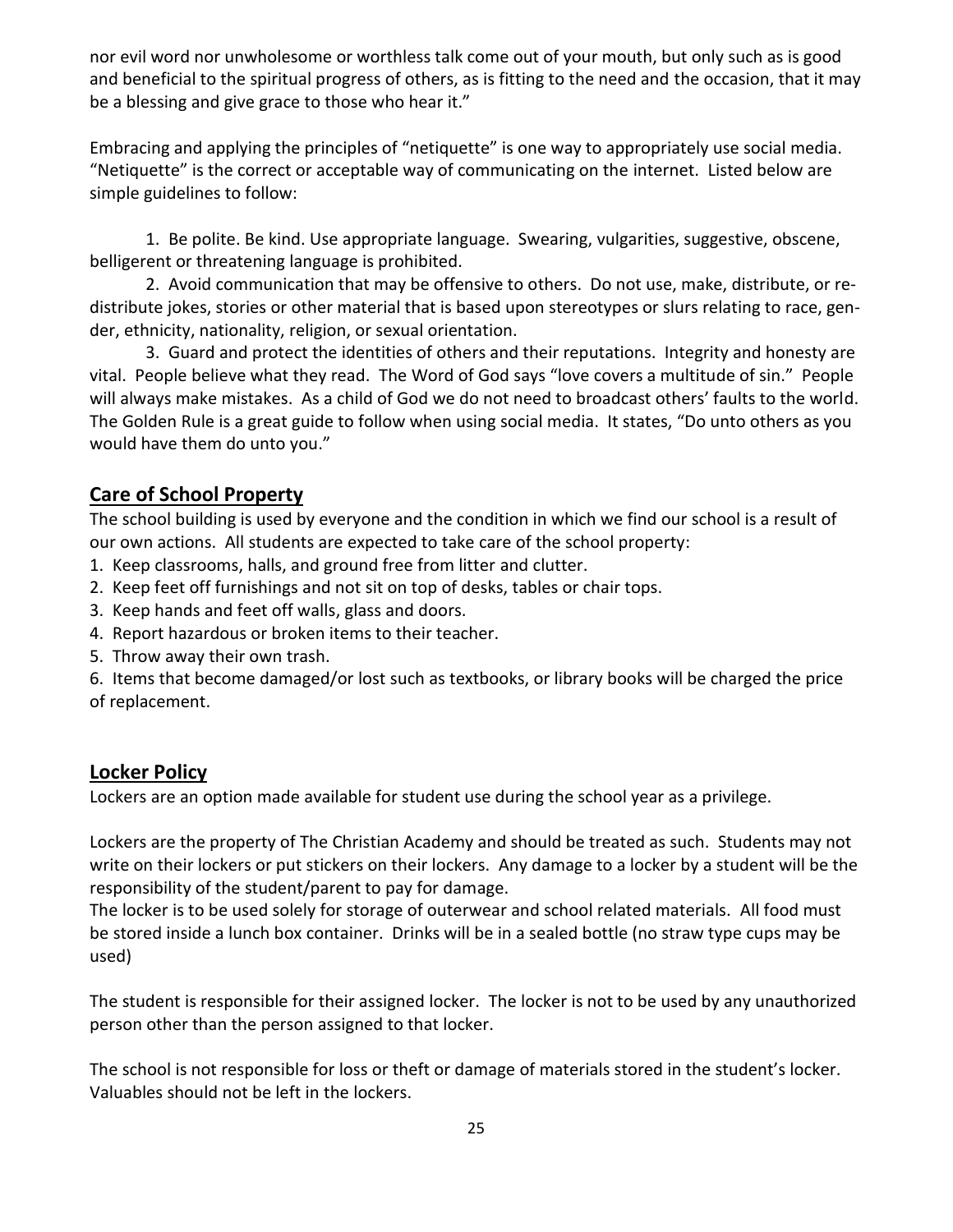The Christian Academy staff retains the right to inspect the lockers and their contents, without the student's knowledge or permission, to ensure that the locker is being used in accordance with its intended purpose. The lockers will be checked for fire hazards, illegal substances, weapons, and other offensive materials as needed. Locker inspections will be held on a regular bases.

If a student has a reason to believe that any locker contains material that might threaten the safety of other people, that student is expected to immediately report the information to a teacher or to the school administration. Lockers will not be allowed to be locked.

#### <span id="page-25-0"></span>**Clubs and Activities**

Participation in clubs and activities is voluntary and considered a privilege. Students who display inappropriate behavior may be excluded from participation. Students are expected to have rides prearranged.

## <span id="page-25-1"></span>**ACADEMIC POLICIES**

#### <span id="page-25-2"></span>**Achievement Tests**

Standardized achievements tests will be given in the spring to students in Kindergarten through the 12<sup>th</sup> grade. The tests are given through ACSI (Association of Christian Schools International) of which TCA is a member school. These tests consist of the core curriculum areas including Bible and will give you a snap-shot of where your child falls compared to other students nationally. Keep in mind that this is not the ultimate determinate in whether or not your child is ready to move to the next grade or of their overall academic performance. It is just one of the measures we use to help us evaluate our schools academic performance. Parents will be notified when the tests results are received.

#### <span id="page-25-3"></span>**Grading Scales**

The following grading scale will be used for all core subjects in 2nd through 12<sup>th</sup> grades:

| Letter | Percent | Honor Roll | Letter Grade | Percent   | Honor Roll |
|--------|---------|------------|--------------|-----------|------------|
| Grade  | Range   | points     |              | Range     | points     |
| A      | 95-100  | 11         |              | 73-76     |            |
| A-     | 90-94   | 10         | C-           | $70 - 72$ |            |
| $B+$   | 87-89   | 9          | D+           | 67-69     |            |
| B      | 83-86   |            | D            | 63-66     |            |
| B-     | 80-82   |            | D-           | 60-62     |            |
|        | 77-79   | o          |              | Below 60  |            |

The following grading scale will be used for Kindergarten and  $1<sup>st</sup>$  grades:

| Letter Grade     | Percent |
|------------------|---------|
| O - Outstanding  | 90-100  |
| S+               | 83-89   |
| S - Satisfactory | 76-82   |
| ς_               | 69-75   |
| IM - Improvement | 60-68   |
| Needed           |         |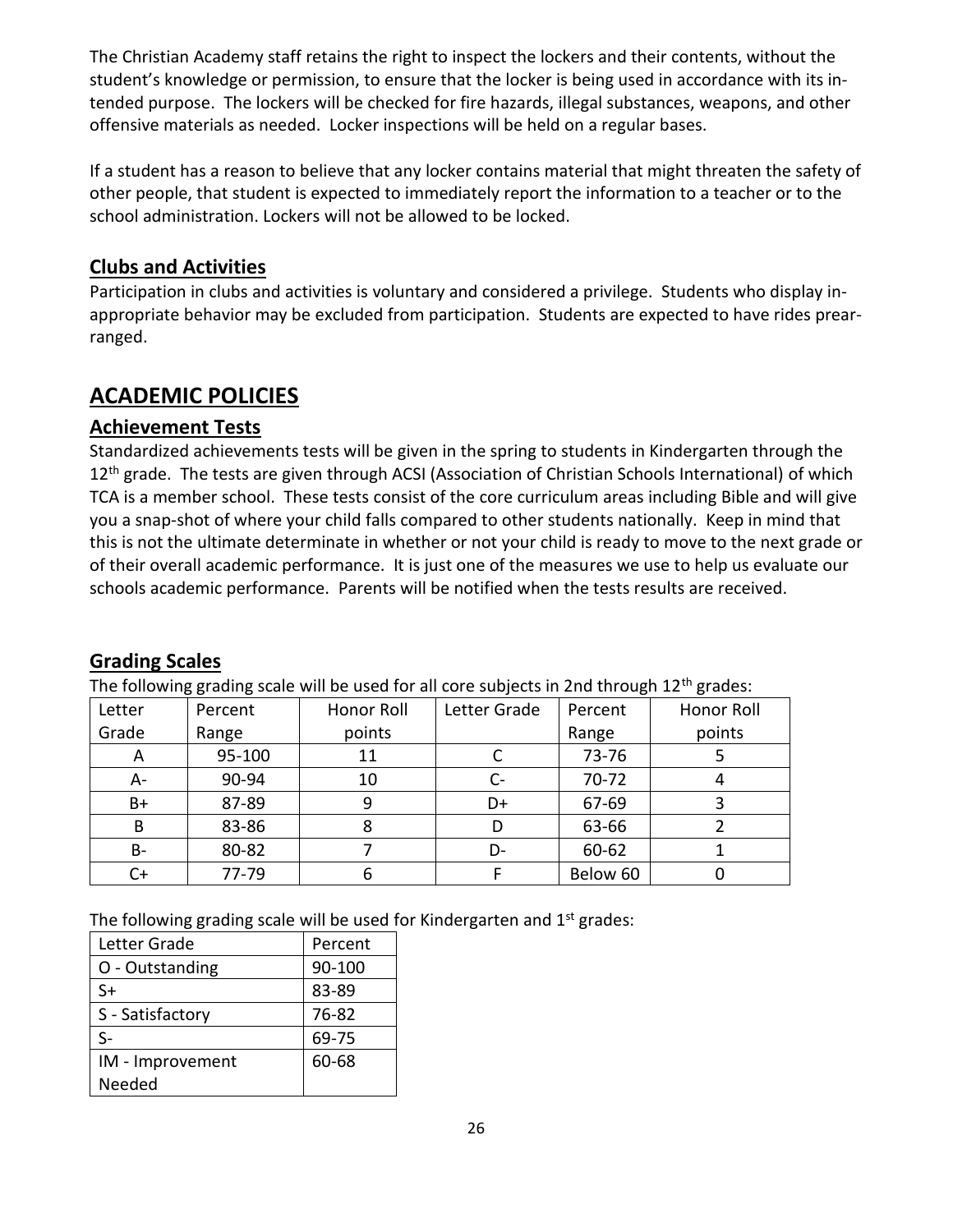| <b>UN</b> - Unsatisfactory | Below 60 |
|----------------------------|----------|
|----------------------------|----------|

#### <span id="page-26-0"></span>**Homework**

All homework assignments have the same educational value as classroom assignments. As a general rule, homework should not take more than 10 minutes times the grade level of the child. However, there are students who do not use class time wisely or work slowly and may require more time to complete his/her assignments. Late homework will receive a grade reduction of 10 points per day with the students receiving a "0" for the assignment if it is not returned within 5 days. The student will receive an "I" (incomplete) on the report card until all work has been satisfactorily completed and turned into the teacher. It is not acceptable for a student to decide not to complete an assignment and take a "0". All assignments must be completed.

#### <span id="page-26-1"></span>**Honor Roll**

The Honor Roll awards are given out each quarter by the Administrator for students in grades 2-12. It is based on an 11 point scale for all core subjects using the A-F grading scale. Art, Music, PE, Handwriting, etc will not be calculated for honor roll purposes. Students must have an 8 average for the quarter and can have **NO** grade below D-. The scale is as follows:

| Grade | <b>Points</b> |      |               |
|-------|---------------|------|---------------|
| Α     | 11            | C    | 5             |
| А-    | 10            | $C-$ |               |
| B+    | q             | D+   | 3             |
| B     | 8             | D    | $\mathcal{P}$ |
| B-    |               | D-   | 1             |
| C+    | h             | F    |               |

Students who achieve the honor roll for all four quarters of the school year will receive the Principal's Honor Roll award.

#### <span id="page-26-2"></span>**Parent Portal**

The Christian Academy teachers are using Quickschools, an online school management software that keeps track of your child's grades and attendance**. Parents of 2nd -12th grade** students can get updates on their child's progress via their Quickschools account. Parents will receive an email with a username and password to login. Just follow the link provided. We use the email information you provided on your child's enrollment form. If your email address has changed or you did not provide your email address and would like to participate, please contact the school office.

#### <span id="page-26-3"></span>**Parent-Teacher Conferences**

Teachers will conduct the parent-teacher conferences at the end of the first and third quarters on an appointment basis, devoting approximately 15 minutes for each conference. If more time is needed, plans may need to be made for another day. Additional conferences may be scheduled throughout the year by appointment with teachers or the Administrator. **Teachers will not accept school related phone calls from parents after regular school hours. Please do not call teachers on their personal phone lines. Leave a message during school hours at school, and the teacher will call you back as soon as possible.**